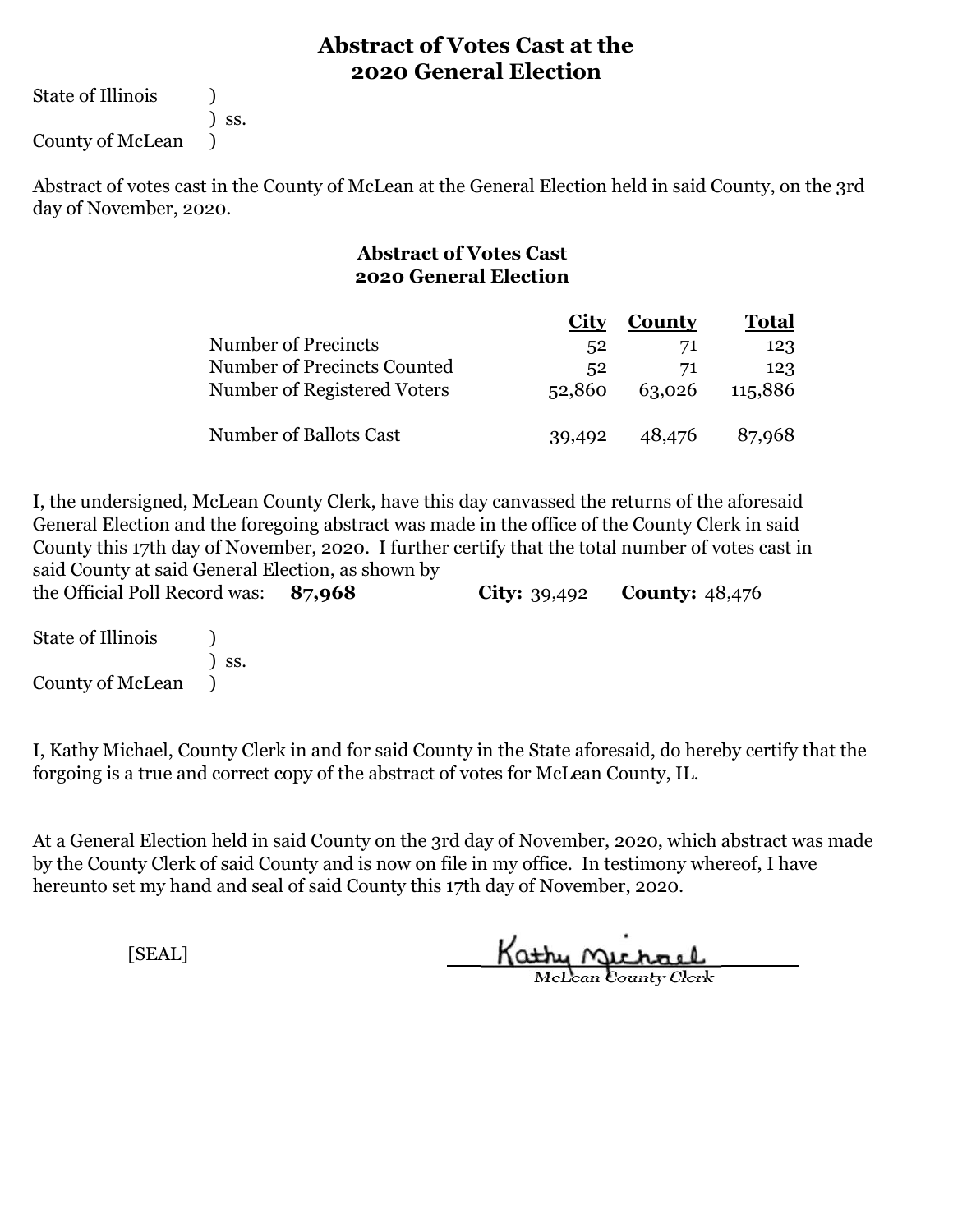State of Illinois (1) ) ss. County of McLean )

Abstract of votes cast in the County of McLean at the General Election held in said County, on the 3rd day of November, 2020.

#### **Constitutional Amendment Proposal Proposed Amendment To the 1970 Illinois Constitution**

For the proposed amendment of Section 3 to Article IX of the Illinois Constitution.

|           | <b>City County Total</b> |  |
|-----------|--------------------------|--|
| Yes       | 16,707 18,019 34,726     |  |
| <b>No</b> | 21,019 29,552 50,571     |  |

**87,968 City:** 39,492 **County:** 48,476 I, the undersigned, McLean County Clerk, have this day canvassed the returns of the aforesaid General Election and the foregoing abstract was made in the office of the County Clerk in said County this 17th day of November, 2020. I further certify that the total number of votes cast in said County at said General Election, as shown by the Official Poll Record was:

State of Illinois (1) ) ss. County of McLean )

I, Kathy Michael, County Clerk in and for said County in the State aforesaid, do hereby certify that the forgoing is a true and correct copy of the abstract of votes for Mclean County, IL.

At a General Election held in said County on the 3rd day of November, 2020, which abstract was made by the County Clerk of said County and is now on file in my office. In testimony whereof, I have hereunto set my hand and seal of said County this 17th day of November, 2020.

Kathy Michael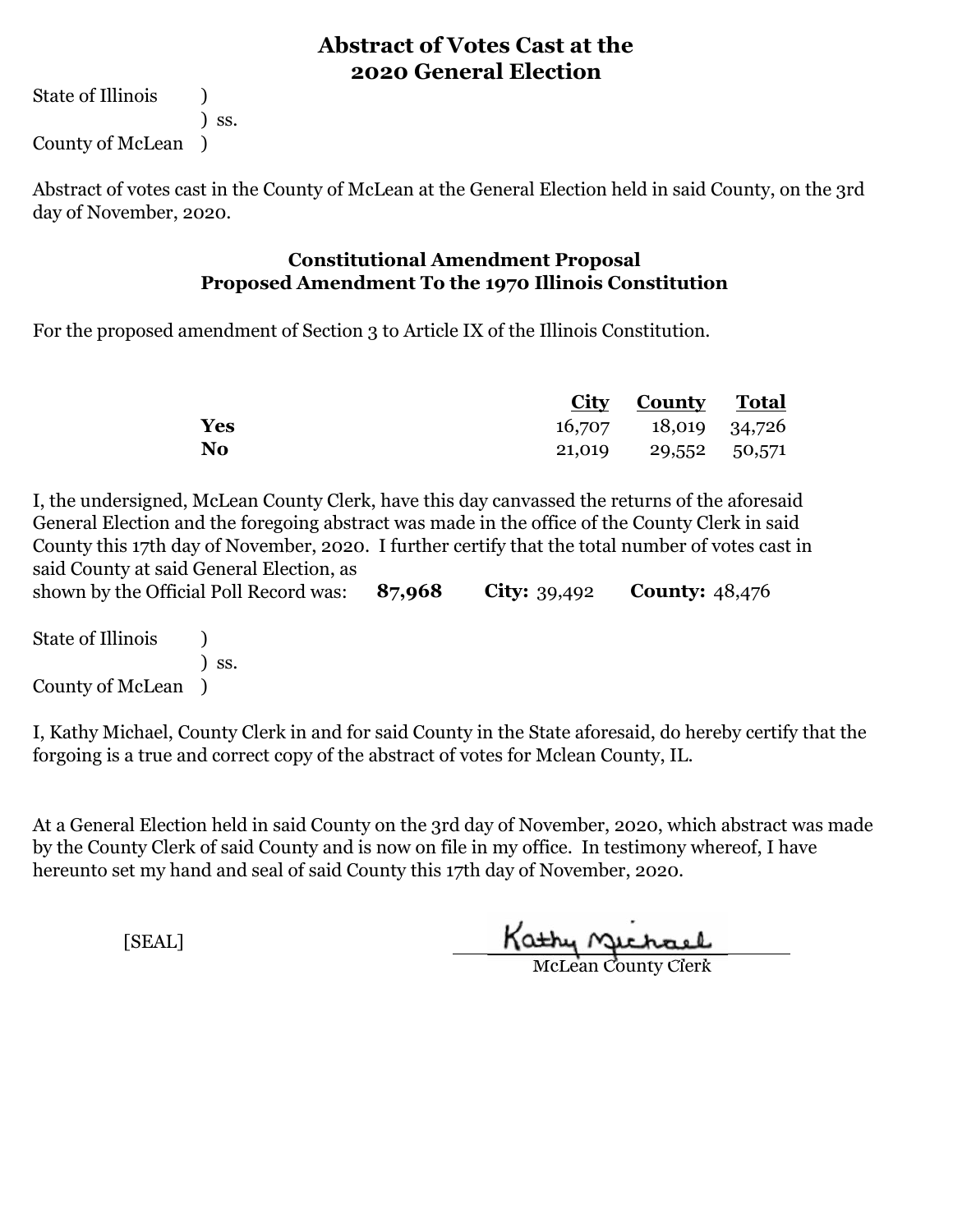State of Illinois (1)

) ss.

County of McLean (1)

Abstract of votes cast in the County of McLean at the General Election held in said County, on the 3rd day of November, 2020.

#### **Federal President of the United States of America**

| Party                               | Candidate          |          | <b>City County</b> | <b>Total</b> |
|-------------------------------------|--------------------|----------|--------------------|--------------|
| Democratic                          | Joseph R. Biden    | 21,713   | 22,220             | 43,933       |
| Republican                          | Donald J. Trump    | 15,955   | 24,547             | 40,502       |
| Green                               | Howie Hawkins      | 260      | 242                | 502          |
| Party for Socialism and Libertation | Gloria La Riva     | 107      | 49                 | 156          |
| <b>American Solidarity Party</b>    | Brian Carroll      | 166      | 117                | 283          |
| Libertarian                         | Jo Jorgensen       | 788      | 836                | 1,624        |
| $\sim$                              | <b>Kasey Wells</b> | $\Omega$ | $\overline{2}$     | $\mathbf{2}$ |

~ Indicates Write-In Candidate

I, the undersigned, McLean County Clerk, have this day canvassed the returns of the aforesaid General Election and the foregoing abstract was made in the office of the County Clerk in said County this 17th day of November, 2020. I further certify that the total number of votes cast in said County at said General Election, as shown by the

**87,968 City:** 39,492 **:** 48,476 State of Illinois (a) ) ss. County of McLean (1) Official Poll Record was:

I, Kathy Michael, County Clerk in and for said County in the State aforesaid, do hereby certify that the forgoing is a true and correct copy of the abstract of votes for Mclean County, IL.

At a General Election held in said County on the 3rd day of November, 2020, which abstract was made by the County Clerk of said County and is now on file in my office. In testimony whereof, I have hereunto set my hand and seal of said County this 17th day of November, 2020.

Kathy Michael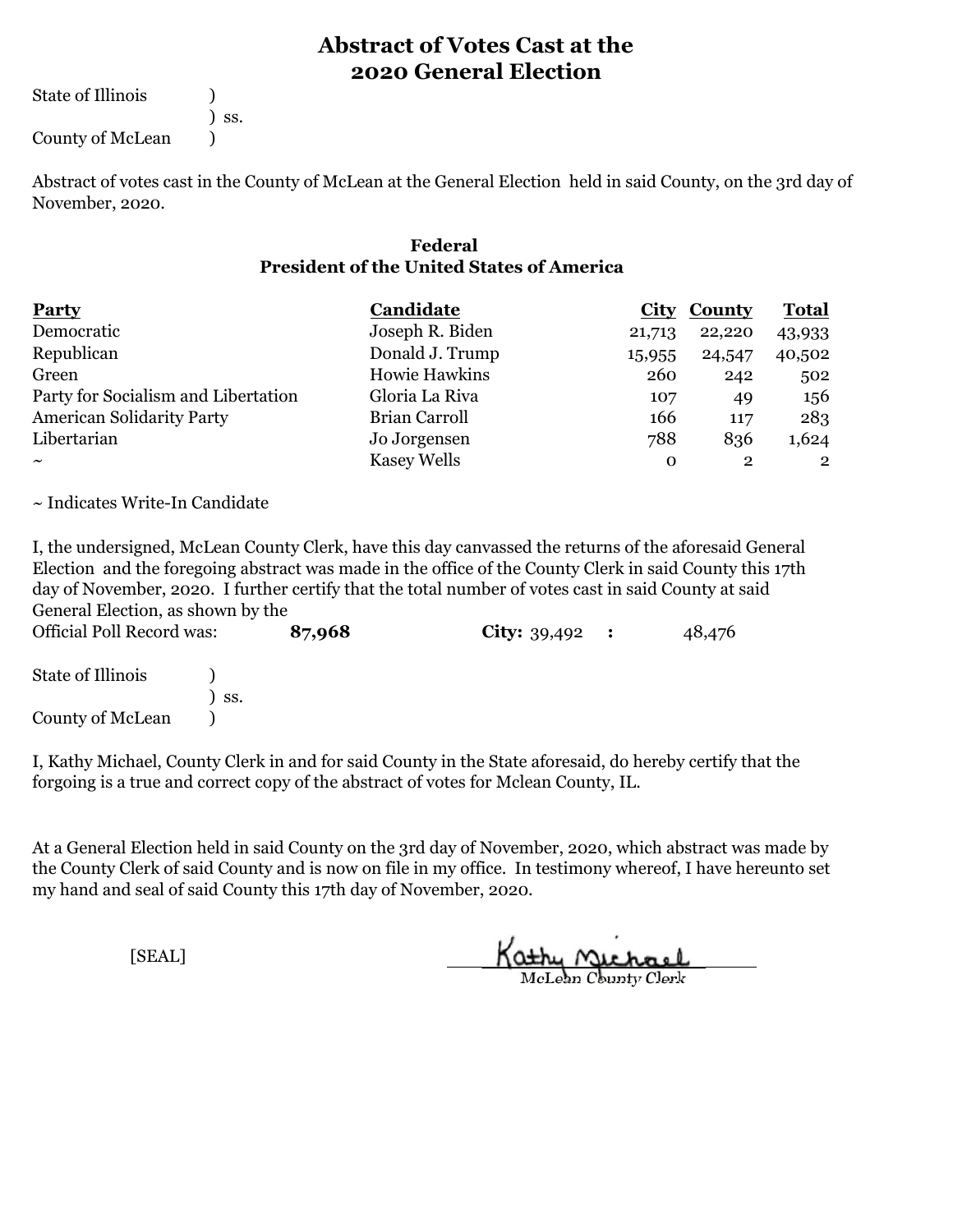State of Illinois (1)

) ss.

County of McLean (1)

Abstract of votes cast in the County of McLean at the General Election held in said County, on the 3rd day of November, 2020.

#### **13th Congressional District Federal President of the United States of America**

| <b>Party</b>                        | Candidate          | <b>City County</b> | <u>Total</u> |
|-------------------------------------|--------------------|--------------------|--------------|
| Democratic                          | Joseph R. Biden    | 6,582              | 6,582        |
| Republican                          | Donald J. Trump    | 3,992              | 3,992        |
| Green                               | Howie Hawkins      | 69                 | 69           |
| Party for Socialism and Libertation | Gloria La Riva     | 23                 | 23           |
| <b>American Solidarity Party</b>    | Brian Carroll      | 23                 | 23           |
| Libertarian                         | Jo Jorgensen       | 190                | 190          |
| $\tilde{\phantom{a}}$               | <b>Kasey Wells</b> | 0                  | $\mathbf 0$  |

~ Indicates Write-In Candidate

I, the undersigned, McLean County Clerk, have this day canvassed the returns of the aforesaid General Election and the foregoing abstract was made in the office of the County Clerk in said County this 17th day of November, 2020. I further certify that the total number of votes cast in said County at said General Election, as shown by the

| <b>Official Poll Record was:</b> |     | 87,968 | <b>City:</b> $39,492$ : | 48,476 |  |
|----------------------------------|-----|--------|-------------------------|--------|--|
| State of Illinois                |     |        |                         |        |  |
|                                  | SS. |        |                         |        |  |
| County of McLean                 |     |        |                         |        |  |

I, Kathy Michael, County Clerk in and for said County in the State aforesaid, do hereby certify that the forgoing is a true and correct copy of the abstract of votes for Mclean County, IL.

At a General Election held in said County on the 3rd day of November, 2020, which abstract was made by the County Clerk of said County and is now on file in my office. In testimony whereof, I have hereunto set my hand and seal of said County this 17th day of November, 2020.

Kathy Michael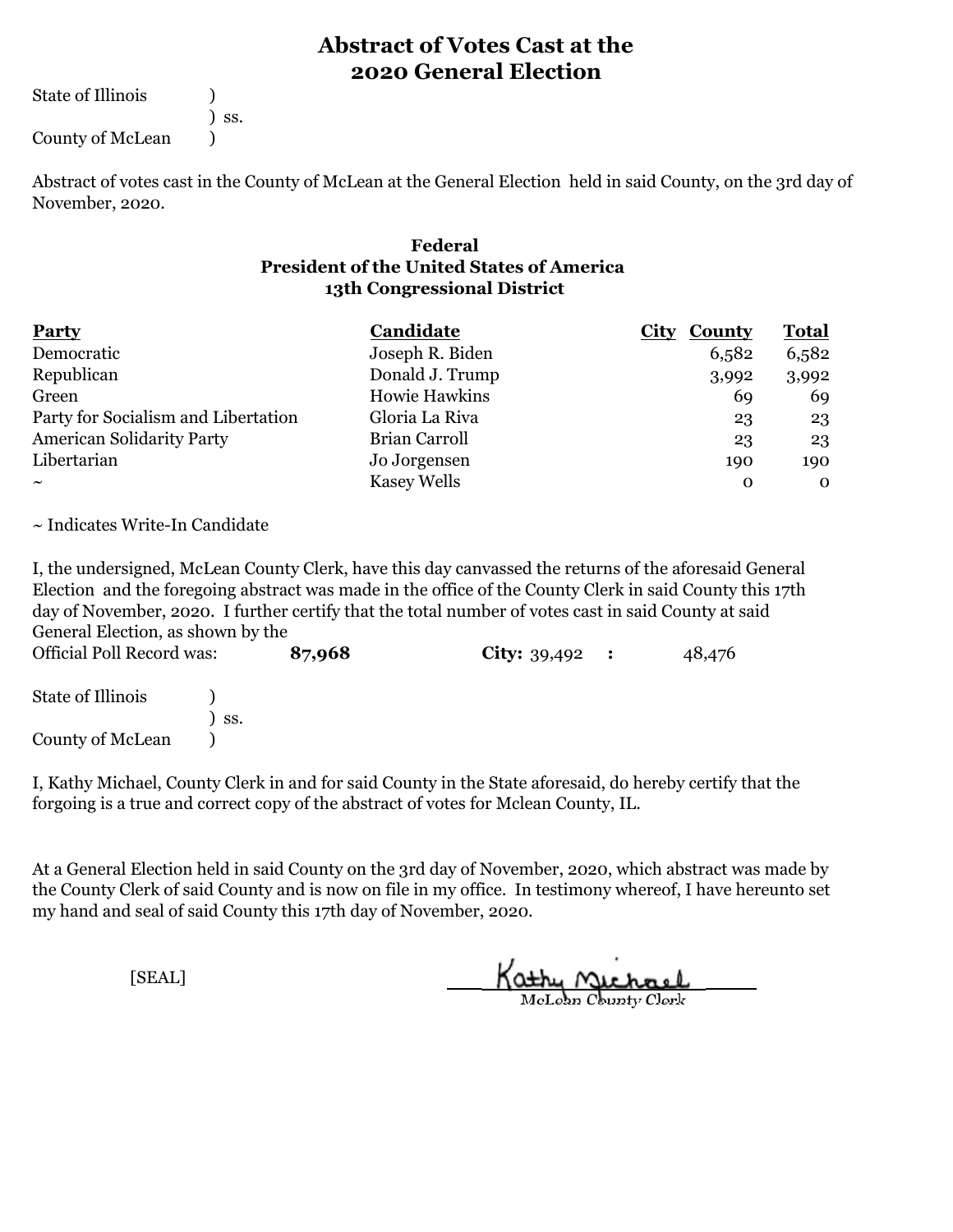State of Illinois (1)

) ss.

County of McLean (1)

Abstract of votes cast in the County of McLean at the General Election held in said County, on the 3rd day of November, 2020.

#### **18th Congressional District Federal President of the United States of America**

| Party                               | Candidate          | <b>City</b><br><b>County</b> | <b>Total</b>   |  |
|-------------------------------------|--------------------|------------------------------|----------------|--|
| Democratic                          | Joseph R. Biden    | 15,638                       | 15,638         |  |
| Republican                          | Donald J. Trump    | 20,555                       | 20,555         |  |
| Green                               | Howie Hawkins      | 173                          | 173            |  |
| Party for Socialism and Libertation | Gloria La Riva     | 26                           | 26             |  |
| <b>American Solidarity Party</b>    | Brian Carroll      | 94                           | 94             |  |
| Libertarian                         | Jo Jorgensen       | 646                          | 646            |  |
| $\sim$                              | <b>Kasey Wells</b> | 2                            | $\overline{2}$ |  |

~ Indicates Write-In Candidate

I, the undersigned, McLean County Clerk, have this day canvassed the returns of the aforesaid General Election and the foregoing abstract was made in the office of the County Clerk in said County this 17th day of November, 2020. I further certify that the total number of votes cast in said County at said General Election, as shown by the

| <b>Official Poll Record was:</b> |     | 87,968 | <b>City:</b> $39,492$ : | 48,476 |  |
|----------------------------------|-----|--------|-------------------------|--------|--|
| State of Illinois                |     |        |                         |        |  |
|                                  | SS. |        |                         |        |  |
| County of McLean                 |     |        |                         |        |  |

I, Kathy Michael, County Clerk in and for said County in the State aforesaid, do hereby certify that the forgoing is a true and correct copy of the abstract of votes for Mclean County, IL.

At a General Election held in said County on the 3rd day of November, 2020, which abstract was made by the County Clerk of said County and is now on file in my office. In testimony whereof, I have hereunto set my hand and seal of said County this 17th day of November, 2020.

Kathy Michael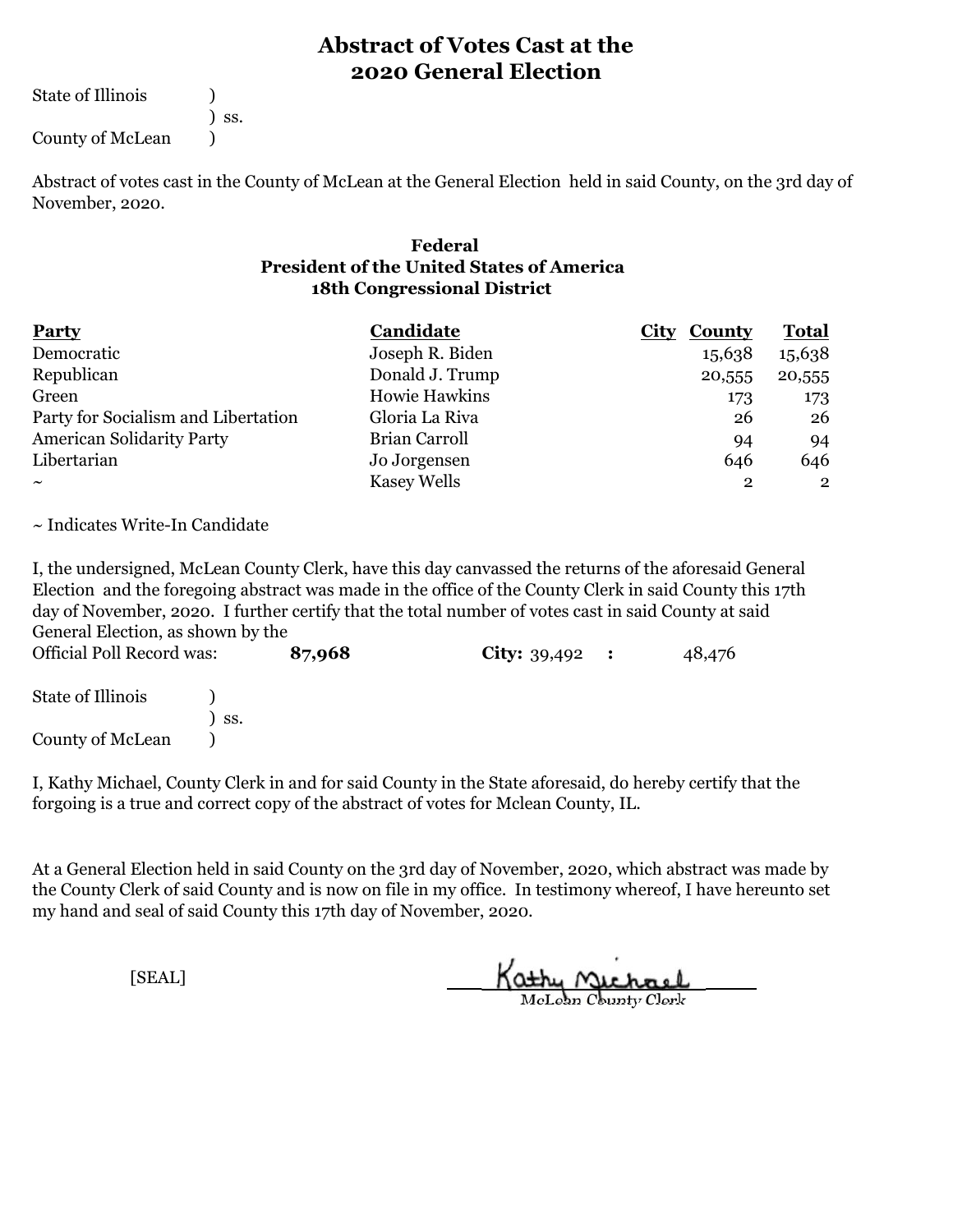State of Illinois (1)

) ss.

County of McLean )

Abstract of votes cast in the County of McLean at the General Election held in said County, on the 3rd day of November, 2020.

#### **Federal United States Senator**

| <b>Party</b>                         | Candidate          | City   | <b>County</b> | <b>Total</b> |
|--------------------------------------|--------------------|--------|---------------|--------------|
| Democratic                           | Richard J. Durbin  | 20,245 | 21,304        | 41,549       |
| Republican                           | Mark C. Curran Jr. | 16,490 | 24,517        | 41,007       |
| Willie Wilson Party Willie L. Wilson |                    | 428    | 430           | 858          |
| Green                                | David F. Black     | 524    | 450           | 974          |
| Libertarian                          | Danny Malouf       | 1,137  | 986           | 2,123        |

~ Indicates Write-In Candidate

I, the undersigned, McLean County Clerk, have this day canvassed the returns of the aforesaid General Election and the foregoing abstract was made in the office of the County Clerk in said County this 17th day of November, 2020. I further certify that the total number of votes cast in said County at said General Election, as

**87,968 City:** 39,492 **County:** 48,476 shown by the Official Poll Record was:

State of Illinois (1) ) ss. County of McLean )

I, Kathy Michael, County Clerk in and for said County in the State aforesaid, do hereby certify that the forgoing is a true and correct copy of the abstract of votes for Mclean County, IL.

At a General Election held in said County on the 3rd day of November, 2020, which abstract was made by the County Clerk of said County and is now on file in my office. In testimony whereof, I have hereunto set my hand and seal of said County this 17th day of November, 2020.

Kathy Michael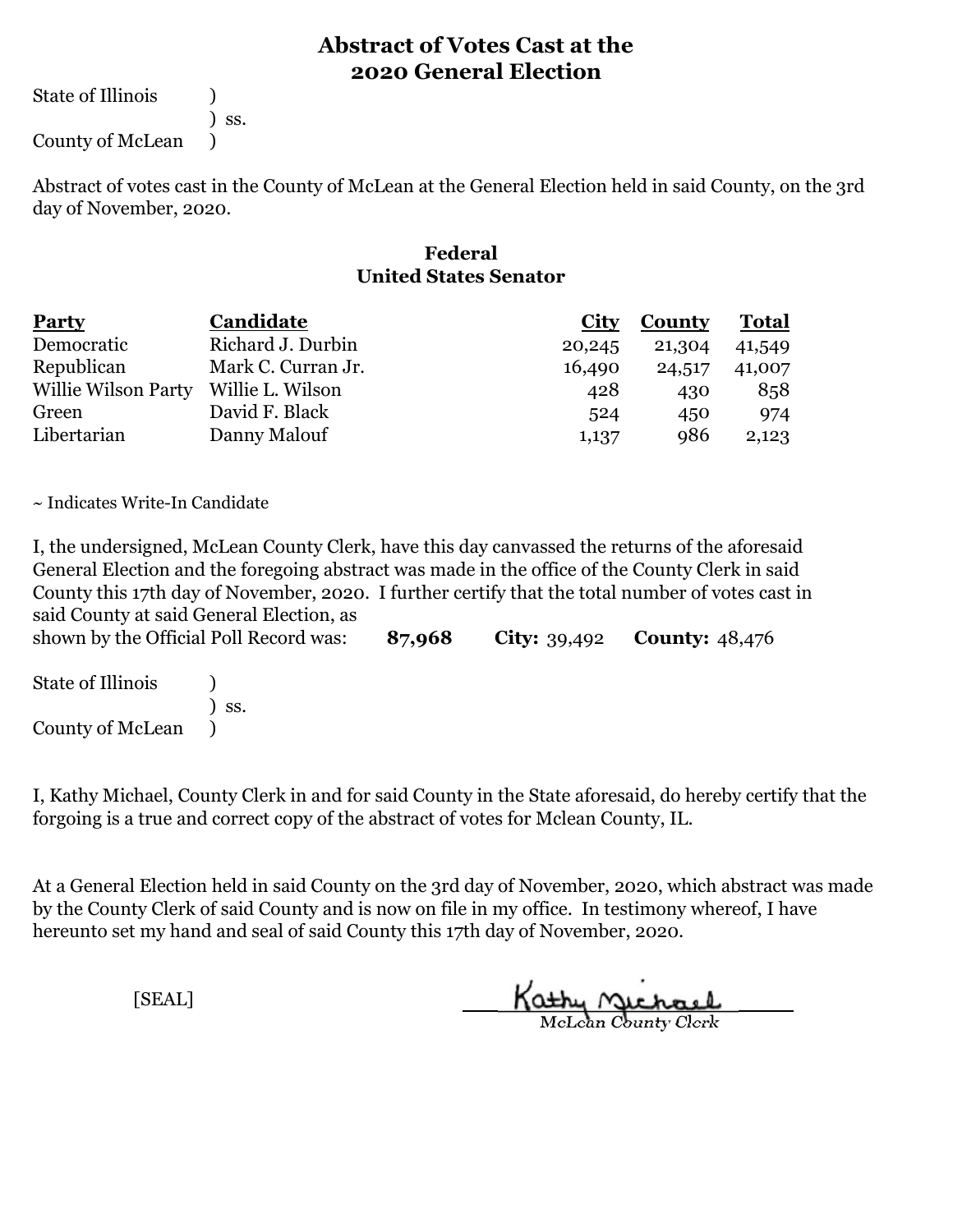State of Illinois (a)

) ss.

County of McLean )

Abstract of votes cast in the County of McLean at the General Election held in said County, on the 3rd day of November, 2020.

#### **Congressional Representative in Congress Thirteenth Congressional District**

| <b>Party</b> | Candidate               | <b>City</b> | <b>County Total</b> |             |
|--------------|-------------------------|-------------|---------------------|-------------|
| Democratic   | Betsy Dirksen Londrigan | 7,529       | 6,084 13,613        |             |
| Republican   | <b>Rodney Davis</b>     | 5,523       |                     | 4,465 9,988 |

**87,968 City:** 39,492 **County:** 48,476 I, the undersigned, McLean County Clerk, have this day canvassed the returns of the aforesaid General Election and the foregoing abstract was made in the office of the County Clerk in said County this 17th day of November, 2020. I further certify that the total number of votes cast in said County at said General Election, as shown by the Official Poll Record was:

State of Illinois (a) ) ss. County of McLean )

I, Kathy Michael,

At a General Election held in said County on the 3rd day of November, 2020, which abstract was made by the County Clerk of said County and is now on file in my office. In testimony whereof, I have hereunto set my hand and seal of said County this 17th day of November, 2020.

Kathy Michael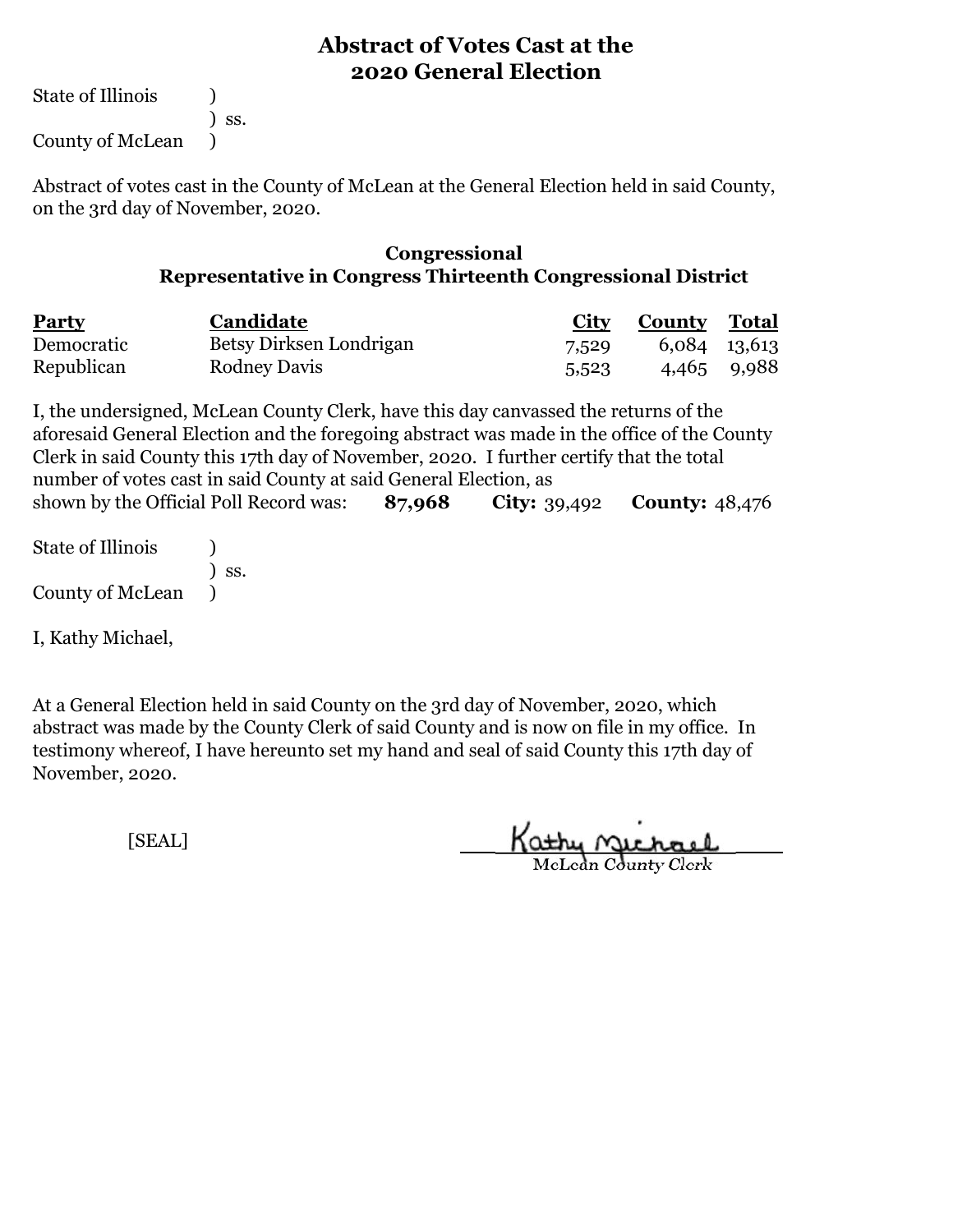State of Illinois (1) ) ss. County of McLean )

Abstract of votes cast in the County of McLean at the General Election held in said County, on the 3rd day of November, 2020.

#### **Congressional Representative In Congress Eighteenth Congressional District**

| <b>Party</b> | Candidate       | City County | <u>Total</u>  |
|--------------|-----------------|-------------|---------------|
| Democratic   | George Petrilli | 11,338      | 12,652 23,990 |
| Republican   | Darin LaHood    | 14.210      | 23,850 38,060 |

~ Indicates Write-In Candidate

**87,968 City:** 39,492 **County:** 48,476 I, the undersigned, McLean County Clerk, have this day canvassed the returns of the aforesaid General Election and the foregoing abstract was made in the office of the County Clerk in said County this 17th day of November, 2020. I further certify that the total number of votes cast in said County at said General Election, as shown by the Official Poll Record was:

| <b>State of Illinois</b> |                              |  |
|--------------------------|------------------------------|--|
|                          | $\overline{\phantom{a}}$ SS. |  |
| County of McLean         |                              |  |

I, Kathy Michael, County Clerk in and for said County in the State aforesaid, do hereby certify that the forgoing is a true and correct copy of the abstract of votes for Mclean

At a General Election held in said County on the 3rd day of November, 2020, which abstract was made by the County Clerk of said County and is now on file in my office. In testimony whereof, I have hereunto set my hand and seal of said County this 17th day of November, 2020.

Kathy Quehael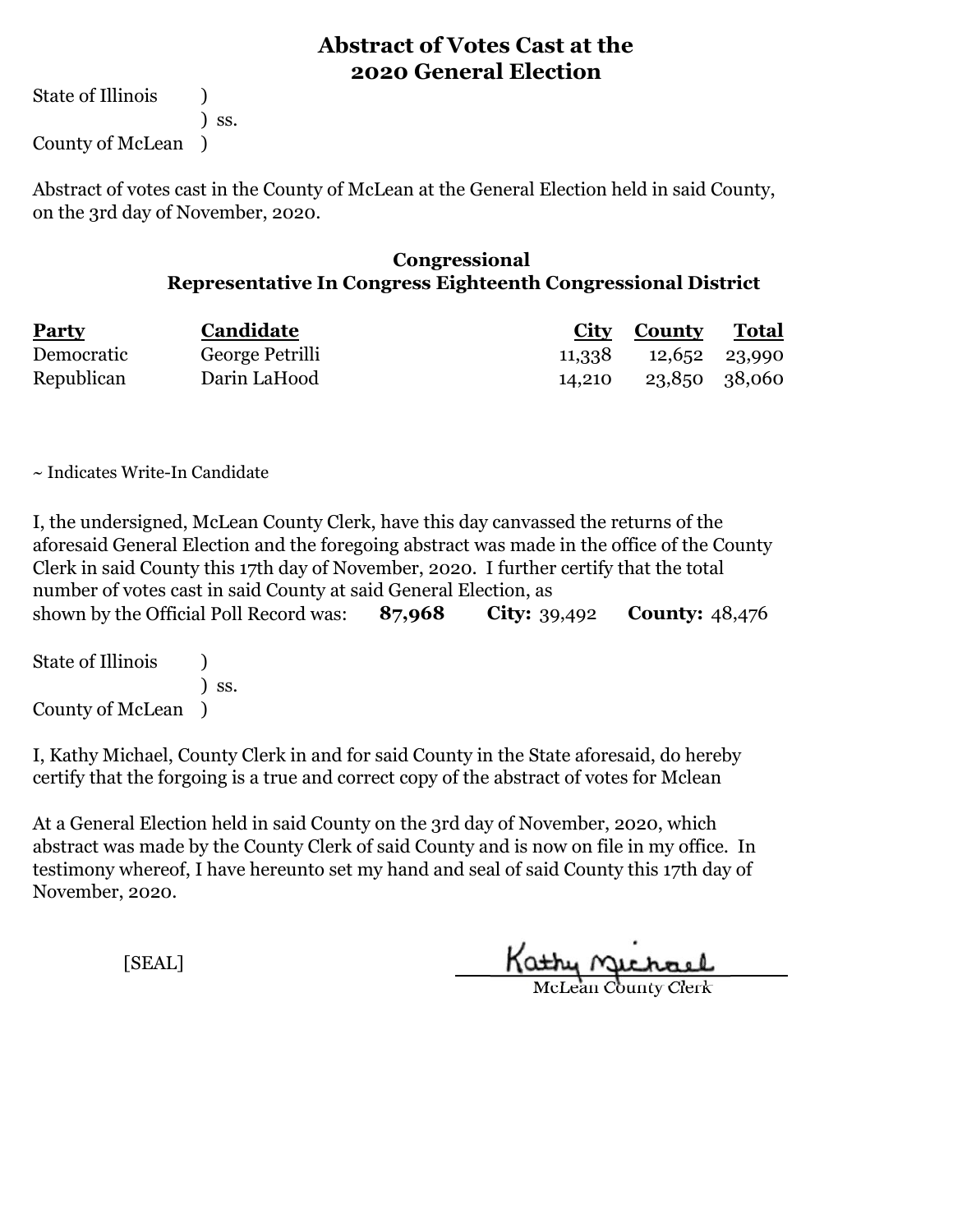State of Illinois (1)

County of McLean )

) ss.

Abstract of votes cast in the County of McLean at the General Election held in said County, on the 3rd day of November, 2020.

#### **State of Illinois Representative In the General Assembly Eighty-Eighth Representative District**

| <b>Party</b> | <b>Candidate</b>   | <b>City</b> | County | Total  |
|--------------|--------------------|-------------|--------|--------|
| Democratic   | Karla Bailey-Smith | 10,485      | 1,696  | 12,181 |
| Republican   | Keith P. Sommer    | 8,543       | 4.229  | 12,772 |
| Libertarian  | Kenneth Allison    | 874         | 190    | 1,064  |

I, the undersigned, McLean County Clerk, have this day canvassed the returns of the aforesaid General Election and the foregoing abstract was made in the office of the County Clerk in said County this 17th day of November, 2020. I further certify that the total number of votes cast in said County at said General Election, as

**87,968 City:** 39,492 **County:** 48,476 State of Illinois (1) ) ss. County of McLean ) shown by the Official Poll Record was:

I, Kathy Michael, County Clerk in and for said County in the State aforesaid, do hereby certify that the forgoing is a true and correct copy of the abstract of votes for Mclean County, IL.

At a General Election held in said County on the 3rd day of November, 2020, which abstract was made by the County Clerk of said County and is now on file in my office. In testimony whereof, I have hereunto set my hand and seal of said County this 17th day of November, 2020.

Kathy Michael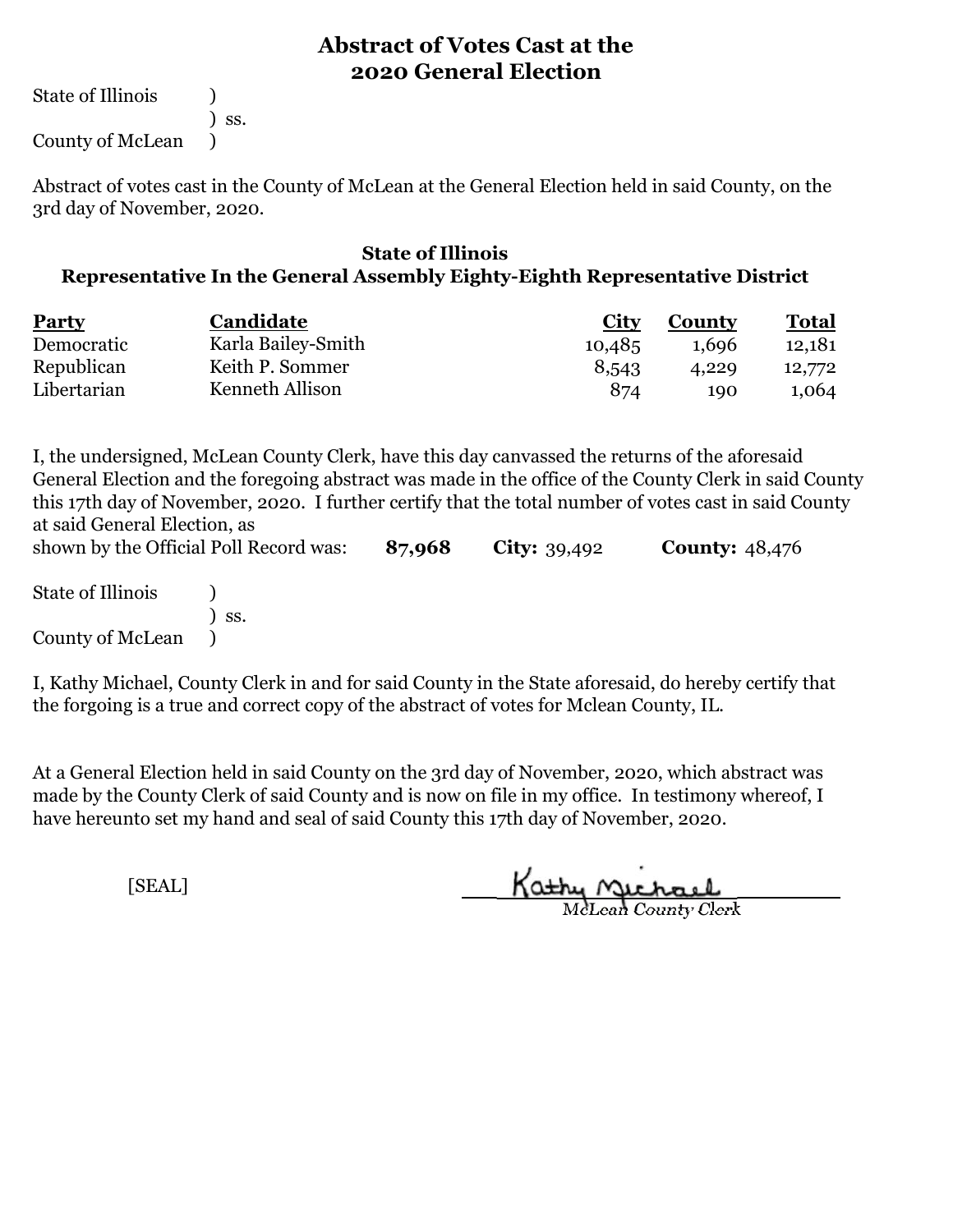State of Illinois (1) ) ss. County of McLean )

Abstract of votes cast in the County of McLean at the General Election held in said County, on the 3rd day of November, 2020.

#### **State of Illinois Representative In the General Assembly One Hundred and First Representative District**

| <b>Party</b> | Candidate    | County      | <b>Total</b> |
|--------------|--------------|-------------|--------------|
| Democratic   | No Candidate |             |              |
| Republican   | Dan Caulkins | 5,786 5,786 |              |

I, the undersigned, McLean County Clerk, have this day canvassed the returns of the aforesaid General Election and the foregoing abstract was made in the office of the County Clerk in said County this 17th day of November, 2020. I further certify that the total number of votes cast in said County at said General Election, as

**87,968 City:** 39,492 **County:** 48,476 shown by the Official Poll Record was:

State of Illinois (a) ) ss. County of McLean )

I, Kathy Michael, County Clerk in and for said County in the State aforesaid, do hereby certify that the forgoing is a true and correct copy of the abstract of votes for Mclean County, IL.

At a General Election held in said County on the 3rd day of November, 2020, which abstract was made by the County Clerk of said County and is now on file in my office. In testimony whereof, I have hereunto set my hand and seal of said County this 17th day of November, 2020.

Kathy Jichael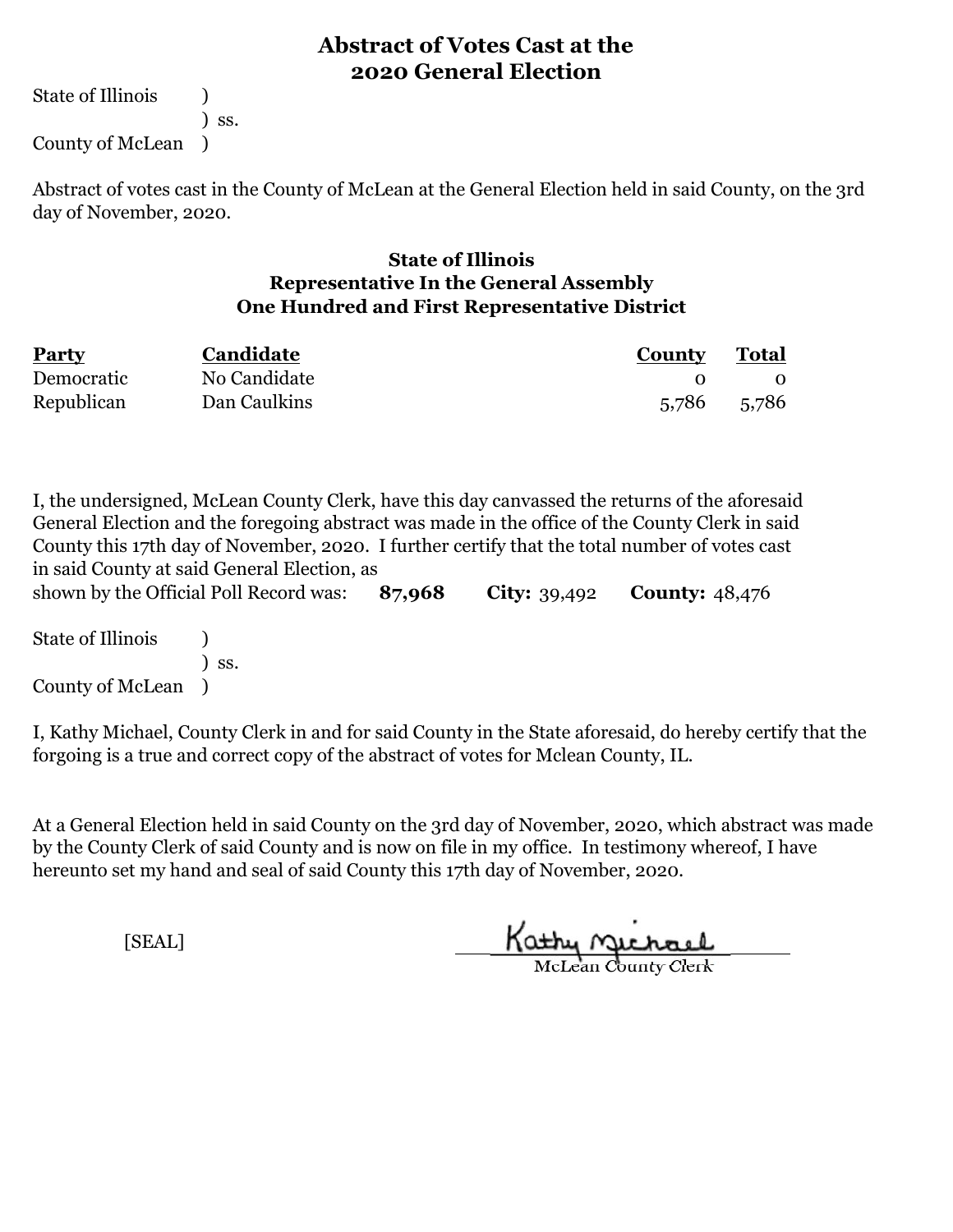State of Illinois (1) ) ss. County of McLean )

Abstract of votes cast in the County of McLean at the General Election held in said County, on the 3rd day of November, 2020.

#### **State of Illinois Representative In the General Assembly One Hundred and Fifth Representative District**

| <b>Party</b> | Candidate                 |        | <b>City County Total</b> |  |
|--------------|---------------------------|--------|--------------------------|--|
| Democratic   | <b>Chemberly Cummings</b> | 6,946  | 13,728 20,674            |  |
| Republican   | Dan Brady                 | 11,766 | 21,075 32,841            |  |

**87,968 City:** 39,492 **County:** 48,476 I, the undersigned, McLean County Clerk, have this day canvassed the returns of the aforesaid General Election and the foregoing abstract was made in the office of the County Clerk in said County this 17th day of November, 2020. I further certify that the total number of votes cast in said County at said General Election, as shown by the Official Poll Record was:

State of Illinois (b) ) ss. County of McLean )

I, Kathy Michael, County Clerk in and for said County in the State aforesaid, do hereby certify that the forgoing is a true and correct copy of the abstract of votes for Mclean County, IL.

At a General Election held in said County on the 3rd day of November, 2020, which abstract was made by the County Clerk of said County and is now on file in my office. In testimony whereof, I have hereunto set my hand and seal of said County this 17th day of November, 2020.

Kathy nichael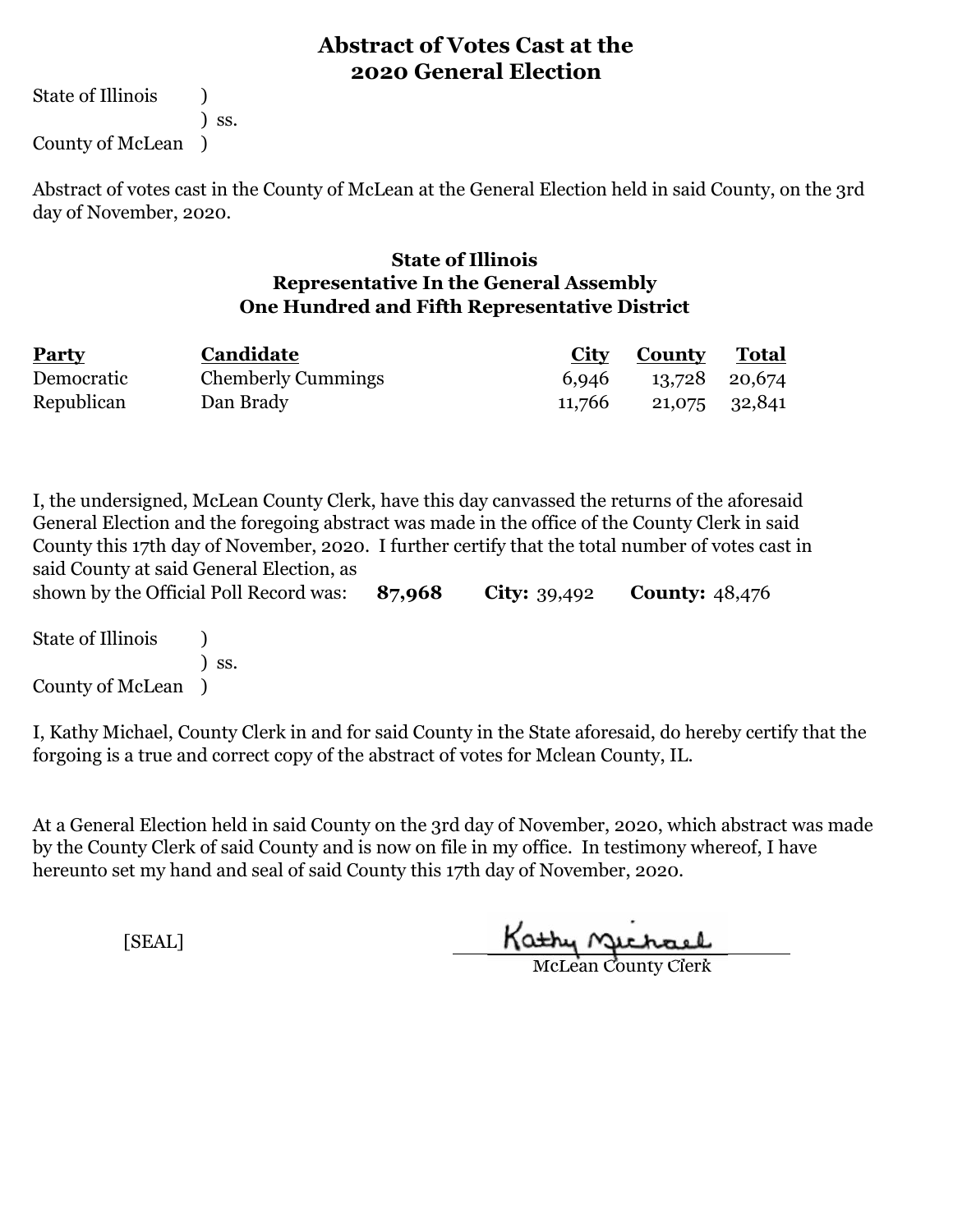State of Illinois (1)

) ss.

County of McLean )

Abstract of votes cast in the County of McLean at the General Election held in said County, on the 3rd day of November, 2020.

## **McLean County Circuit Clerk**

| <b>Party</b>           | Candidate    | City   | <b>County</b> | <b>Total</b>        |
|------------------------|--------------|--------|---------------|---------------------|
| Libertarian            | No Candidate |        |               |                     |
| Democratic             | No Candidate |        |               |                     |
| Republican             | Don Everhart | 30,482 |               | $39,158$ 69,640 $*$ |
| * Indicates the Winner |              |        |               |                     |

I, the undersigned, McLean County Clerk, have this day canvassed the returns of the aforesaid General Election and the foregoing abstract was made in the office of the County Clerk in said County this 17th day of November, 2020. I further certify that the total number of votes cast in said County at said General Election, as

**87,968 City:** 39,492 **County:** 48,476 State of Illinois (1) ) ss. County of McLean ) shown by the Official Poll Record was:

I, Kathy Michael, County Clerk in and for said County in the State aforesaid, do hereby certify that the forgoing is a true and correct copy of the abstract of votes for Mclean County, IL.

At a General Election held in said County on the 3rd day of November, 2020, which abstract was made by the County Clerk of said County and is now on file in my office. In testimony whereof, I have hereunto set my hand and seal of said County this 17th day of November, 2020.

Kathy Michael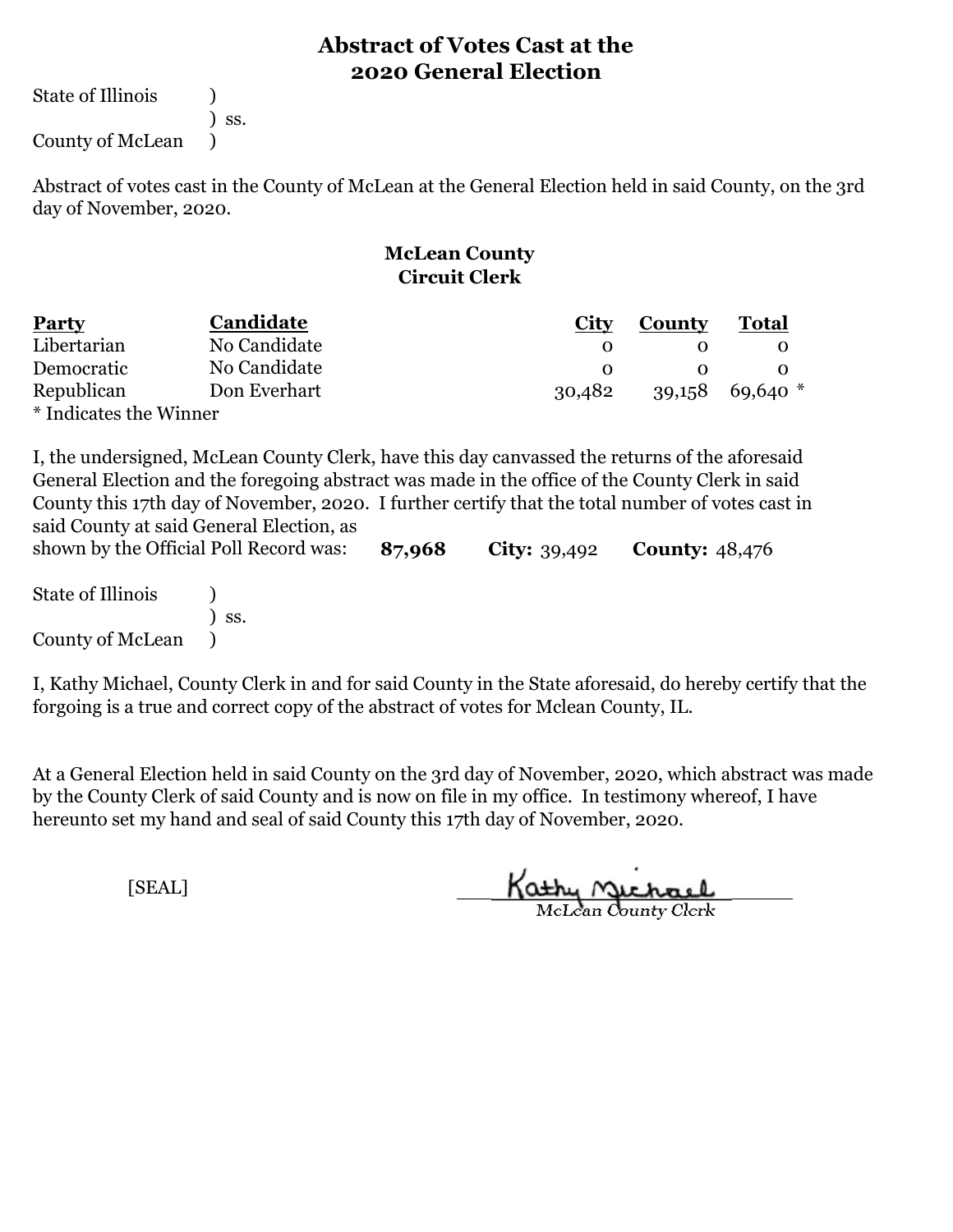State of Illinois (1)

) ss.

County of McLean )

Abstract of votes cast in the County of McLean at the General Election held in said County, on the 3rd day of November, 2020.

#### **McLean County State's Attorney**

| <b>Party</b>           | Candidate    | City   | County | <b>Total</b>        |
|------------------------|--------------|--------|--------|---------------------|
| Libertarian            | No Candidate |        |        |                     |
| Democratic             | No Candidate |        |        |                     |
| Republican             | Don Knapp    | 30,690 |        | $38,995$ 69,685 $*$ |
| * Indicates the Winner |              |        |        |                     |

I, the undersigned, McLean County Clerk, have this day canvassed the returns of the aforesaid General Election and the foregoing abstract was made in the office of the County Clerk in said County this 17th day of November, 2020. I further certify that the total number of votes cast in said County at said General Election, as

| shown by the Official Poll Record was: |              | 87,968 | <b>City:</b> $39,492$ | <b>County:</b> 48,476 |
|----------------------------------------|--------------|--------|-----------------------|-----------------------|
| State of Illinois                      |              |        |                       |                       |
|                                        | $\prime$ ss. |        |                       |                       |
| County of McLean                       |              |        |                       |                       |

I, Kathy Michael, County Clerk in and for said County in the State aforesaid, do hereby certify that the forgoing is a true and correct copy of the abstract of votes for Mclean County, IL.

At a General Election held in said County on the 3rd day of November, 2020, which abstract was made by the County Clerk of said County and is now on file in my office. In testimony whereof, I have hereunto set my hand and seal of said County this 17th day of November, 2020.

Kathy Michael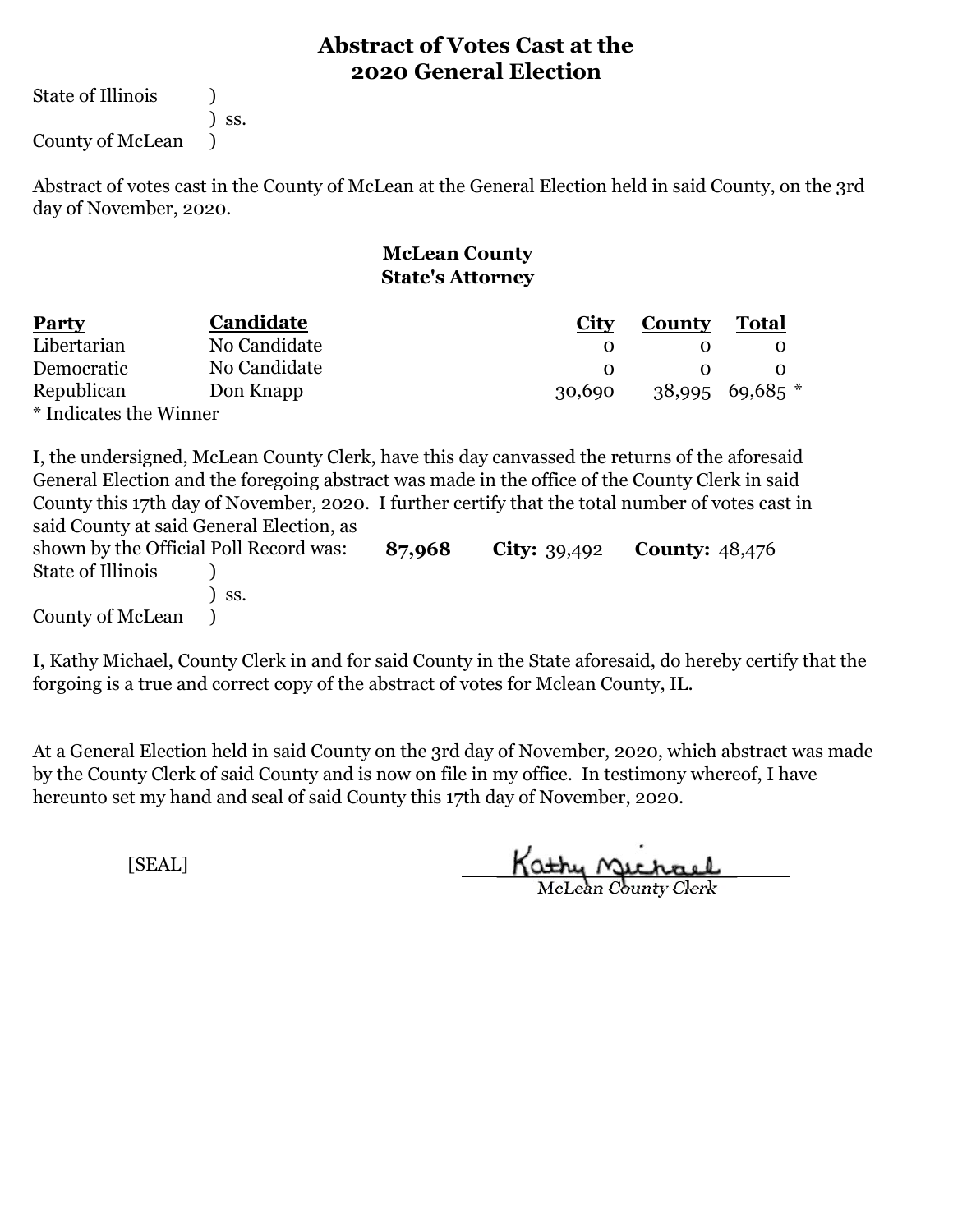State of Illinois (1)

) ss.

County of McLean )

Abstract of votes cast in the County of McLean at the General Election held in said County, on the 3rd day of November, 2020.

#### **McLean County Auditor**

| <b>Party</b>           | Candidate            | City   | County        | <b>Total</b> |
|------------------------|----------------------|--------|---------------|--------------|
| Libertarian            | Kevin Woodard        | 2,166  | 2,909         | 5,075        |
| Democratic             | Robert B. Fazzini    | 18,597 | 18,069 36,666 |              |
| Republican             | Michelle L. Anderson | 17,579 | 25,417        | $42,996$ *   |
| * Indicates the Winner |                      |        |               |              |

I, the undersigned, McLean County Clerk, have this day canvassed the returns of the aforesaid General Election and the foregoing abstract was made in the office of the County Clerk in said County this 17th day of November, 2020. I further certify that the total number of votes cast in said County at said General Election, as

**87,968 City:** 39,492 **County:** 48,476 State of Illinois (1) ) ss. County of McLean ) shown by the Official Poll Record was:

I, Kathy Michael, County Clerk in and for said County in the State aforesaid, do hereby certify that the forgoing is a true and correct copy of the abstract of votes for Mclean County, IL.

At a General Election held in said County on the 3rd day of November, 2020, which abstract was made by the County Clerk of said County and is now on file in my office. In testimony whereof, I have hereunto set my hand and seal of said County this 17th day of November, 2020.

Kathy Michael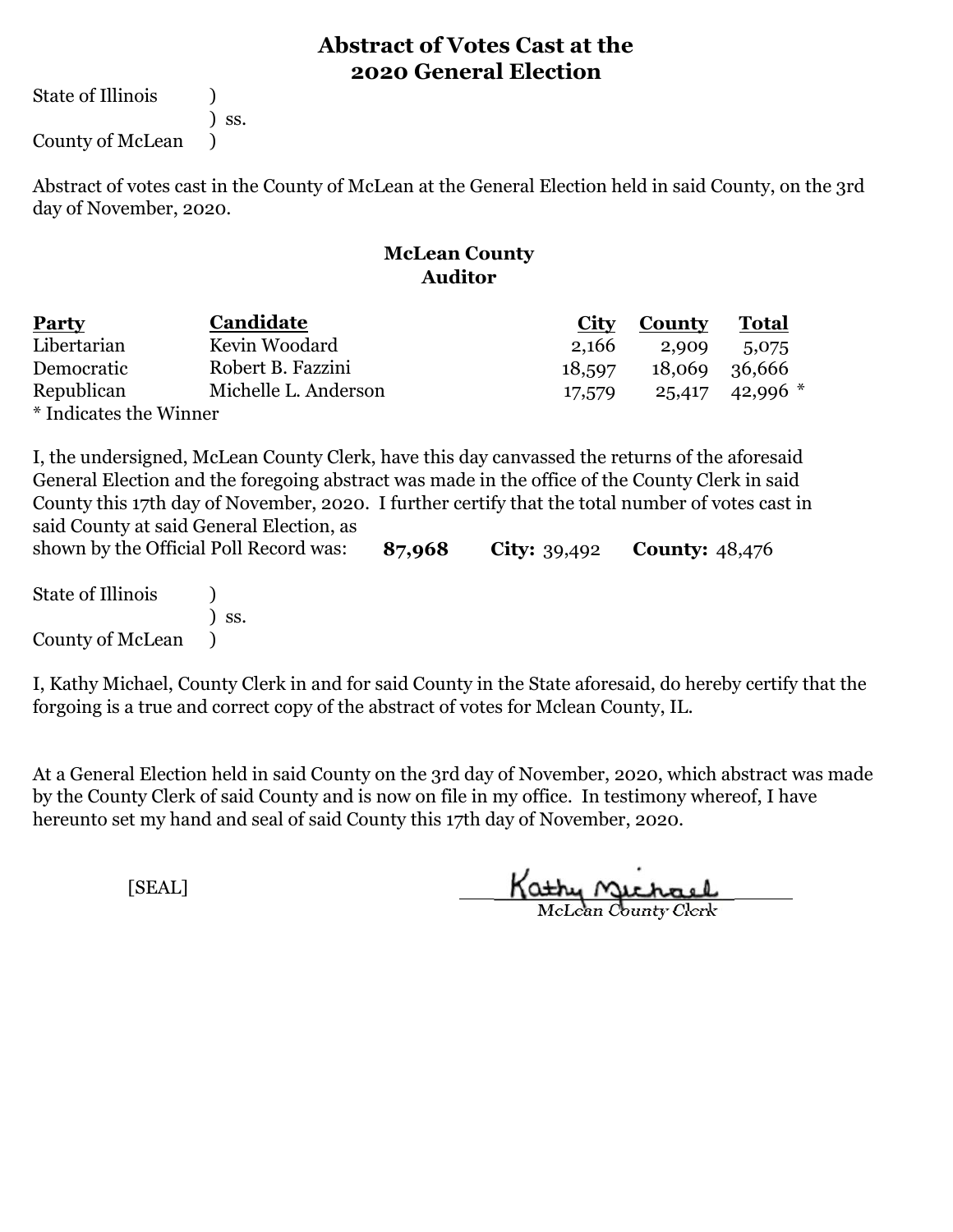State of Illinois (1)

) ss.

County of McLean )

Abstract of votes cast in the County of McLean at the General Election held in said County, on the 3rd day of November, 2020.

#### **McLean County Coroner**

| <b>Party</b>           | Candidate     | <b>City</b> | County        | <b>Total</b>        |
|------------------------|---------------|-------------|---------------|---------------------|
| Libertarian            | No Candidate  |             |               |                     |
| Democratic             | Abbi Sorrells | 16,836      | 17,437 34,273 |                     |
| Republican             | Kathy Yoder   | 21,473      |               | $29,405$ 50,878 $*$ |
| * Indicates the Winner |               |             |               |                     |

I, the undersigned, McLean County Clerk, have this day canvassed the returns of the aforesaid General Election and the foregoing abstract was made in the office of the County Clerk in said County this 17th day of November, 2020. I further certify that the total number of votes cast in said County at said General Election, as

**87,968 City:** 39,492 **County:** 48,476 State of Illinois (1) ) ss. County of McLean ) shown by the Official Poll Record was:

I, Kathy Michael, County Clerk in and for said County in the State aforesaid, do hereby certify that the forgoing is a true and correct copy of the abstract of votes for Mclean County, IL.

At a General Election held in said County on the 3rd day of November, 2020, which abstract was made by the County Clerk of said County and is now on file in my office. In testimony whereof, I have hereunto set my hand and seal of said County this 17th day of November, 2020.

Kathy Michael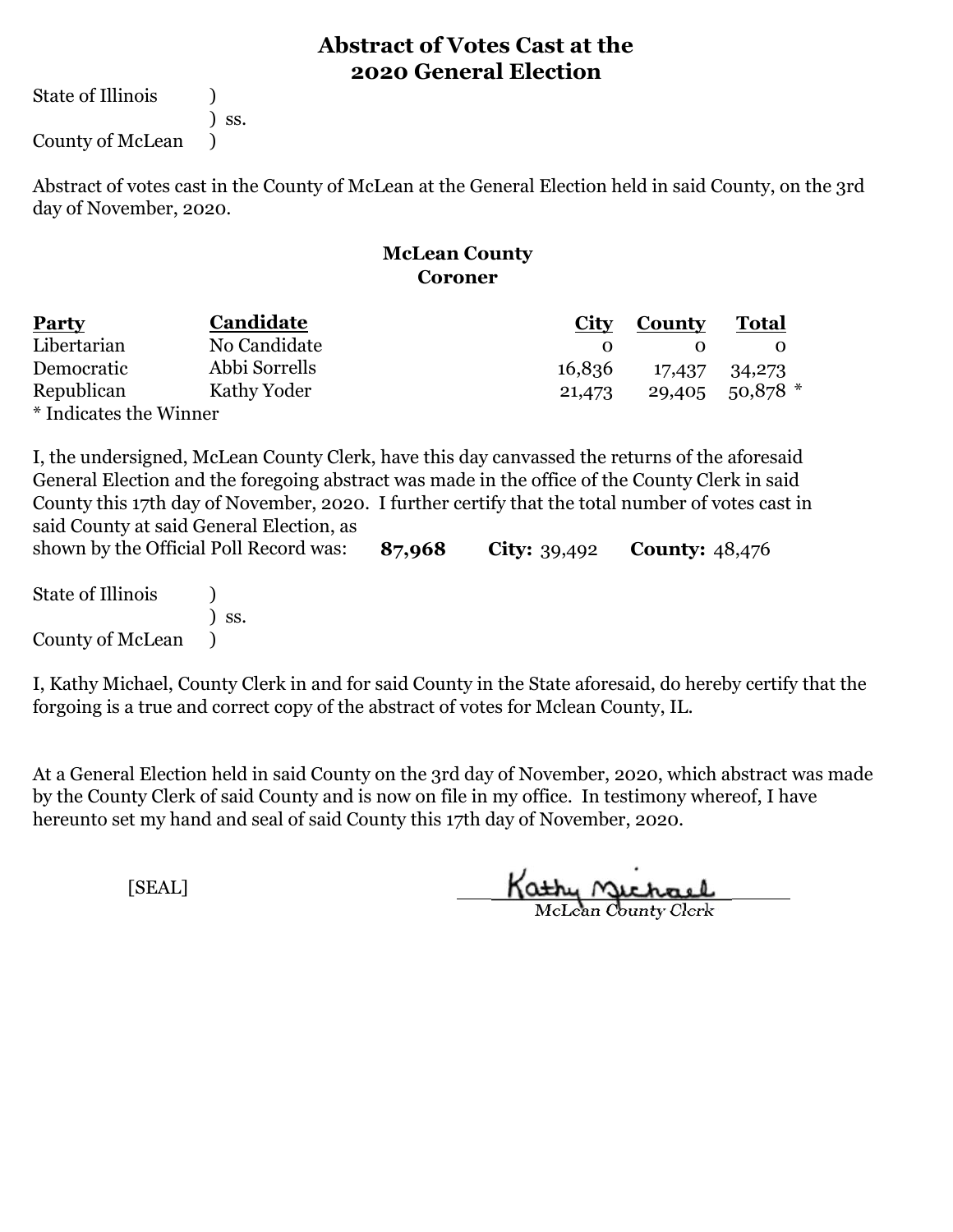State of Illinois (a)

) ss.

County of McLean )

Abstract of votes cast in the County of McLean at the General Election held in said County, on the 3rd day of November, 2020.

#### **Regional Superintendent of Schools**

| <b>Party</b> | Candidate     | <b>County</b> | <b>Total</b> |  |
|--------------|---------------|---------------|--------------|--|
| Libertarian  | No Candidate  |               |              |  |
| Democratic   | No Candidate  |               |              |  |
| Republican   | Jeffrey Ekena | 882           | 882          |  |

I, the undersigned, McLean County Clerk, have this day canvassed the returns of the aforesaid General Election and the foregoing abstract was made in the office of the County Clerk in said County this 17th day of November, 2020. I further certify that the total number of votes cast in said County at said General Election, as

**87,968 City:** 39,492 **County:** 48,476 shown by the Official Poll Record was:

| <b>State of Illinois</b> |                              |
|--------------------------|------------------------------|
|                          | $\overline{\phantom{a}}$ SS. |
| County of McLean         |                              |

I, Kathy Michael, County Clerk in and for said County in the State aforesaid, do hereby certify that the forgoing is a true and correct copy of the abstract of votes for Mclean County, IL.

At a General Election held in said County on the 3rd day of November, 2020, which abstract was made by the County Clerk of said County and is now on file in my office. In testimony whereof, I have hereunto set my hand and seal of said County this 17th day of November, 2020.

<u>Kathy nacha</u>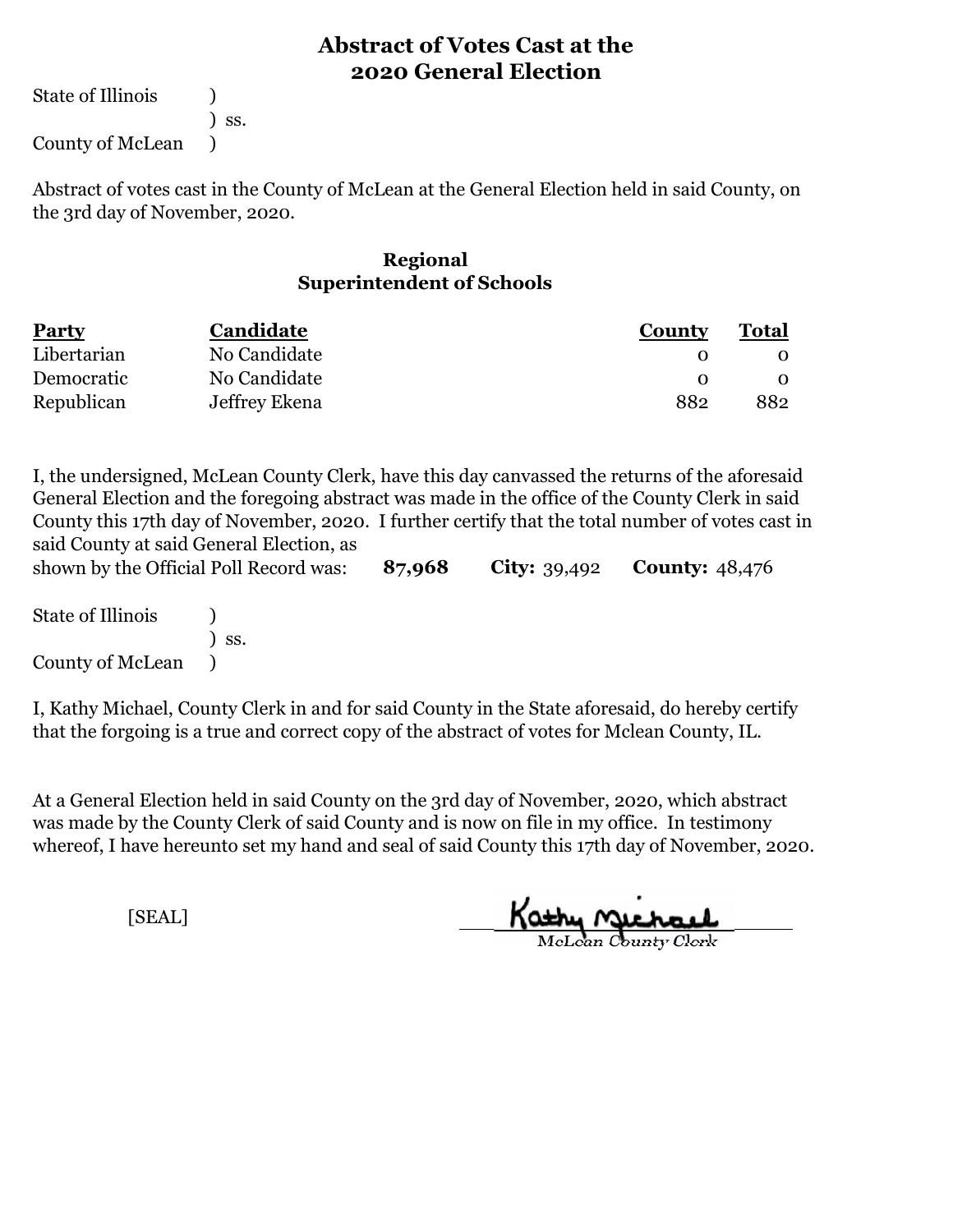State of Illinois (1)

) ss.

County of McLean )

Abstract of votes cast in the County of McLean at the General Election held in said County, on the 3rd day of November, 2020.

#### **McLean County Board District 1 Member of the County Board**

| <b>Party</b> | Candidate         | County | Total    |  |
|--------------|-------------------|--------|----------|--|
| Libertarian  | No Candidate      |        |          |  |
| Democratic   | No Candidate      |        |          |  |
| Republican   | Catherine Metsker | 7.908  | $7.908*$ |  |

\* Indicates the Winner

I, the undersigned, McLean County Clerk, have this day canvassed the returns of the aforesaid General Election and the foregoing abstract was made in the office of the County Clerk in said County this 17th day of November, 2020. I further certify that the total number of votes cast in said County at said General Election, as

| shown by the Official Poll Record was: 87,968 |                  |  | <b>City:</b> 39,492 <b>County:</b> $48,476$ |  |
|-----------------------------------------------|------------------|--|---------------------------------------------|--|
| State of Illinois                             |                  |  |                                             |  |
| County of McLean                              | $\mathsf{S}$ SS. |  |                                             |  |

I, Kathy Michael, County Clerk in and for said County in the State aforesaid, do hereby certify that the forgoing is a true and correct copy of the abstract of votes for Mclean County, IL.

At a General Election held in said County on the 3rd day of November, 2020, which abstract was made by the County Clerk of said County and is now on file in my office. In testimony whereof, I have hereunto set my hand and seal of said County this 17th day of November, 2020.

Kathy Michael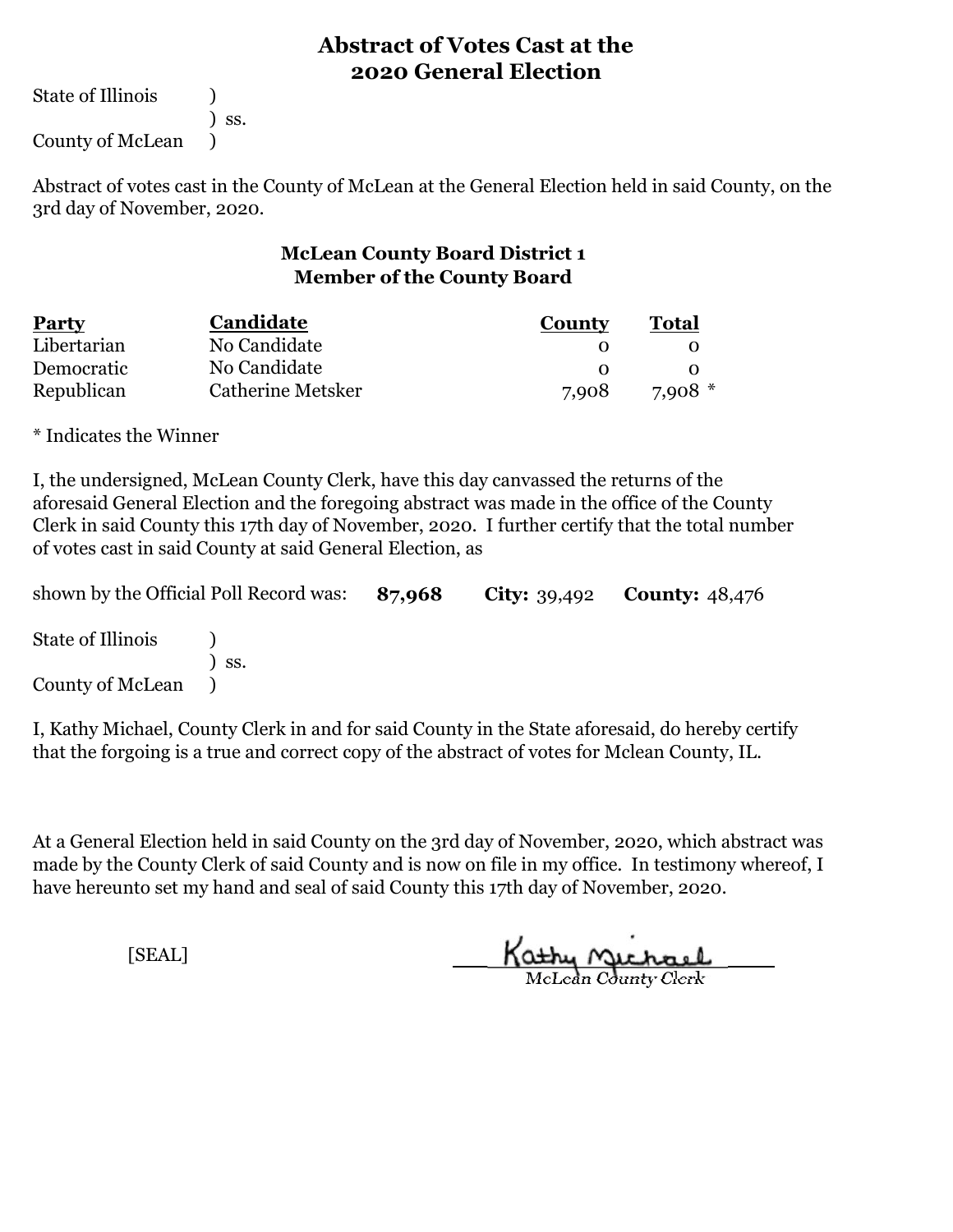State of Illinois (1)

) ss.

County of McLean )

Abstract of votes cast in the County of McLean at the General Election held in said County, on the 3rd day of November, 2020.

# **McLean County Board District 2 Member of the County Board**

| <b>Party</b>           | Candidate         | County | <b>Total</b> |
|------------------------|-------------------|--------|--------------|
| Libertarian            | No Candidate      |        |              |
| Democratic             | Jeff Bertrand     | 2,972  | 2,972        |
| Republican             | William Friedrich | 7,025  | $7.025$ $*$  |
| * Indicates the Winner |                   |        |              |

**87,968 City:** 39,492 **County:** 48,476 I, the undersigned, McLean County Clerk, have this day canvassed the returns of the aforesaid General Election and the foregoing abstract was made in the office of the County Clerk in said County this 17th day of November, 2020. I further certify that the total number of votes cast in said County at said General Election, as shown by the Official Poll Record was: 87.968

State of Illinois (a) ) ss. County of McLean )

I, Kathy Michael, County Clerk in and for said County in the State aforesaid, do hereby certify that the forgoing is a true and correct copy of the abstract of votes for Mclean County, IL.

At a General Election held in said County on the 3rd day of November, 2020, which abstract was made by the County Clerk of said County and is now on file in my office. In testimony whereof, I have hereunto set my hand and seal of said County this 17th day of November, 2020.

Kathy Michael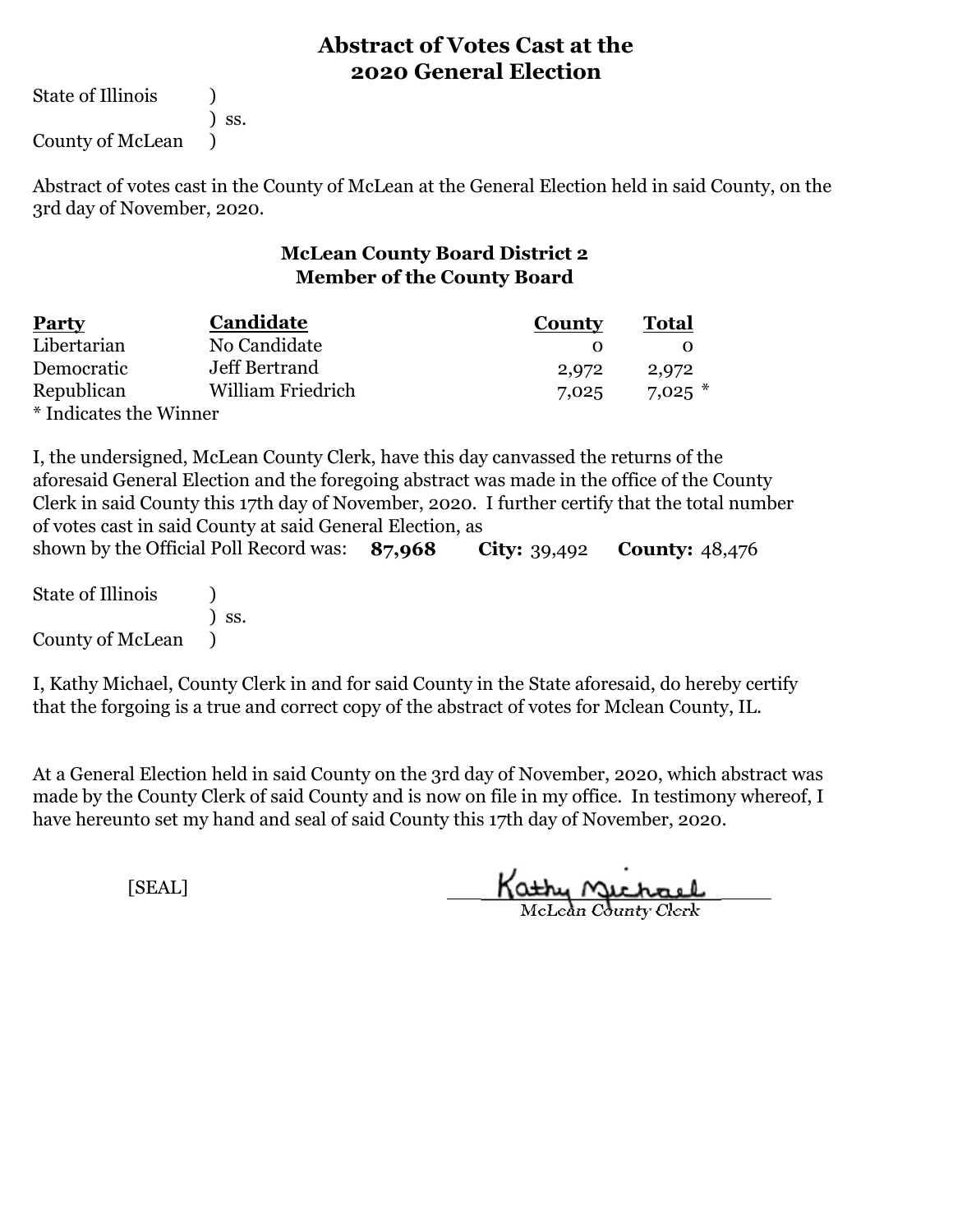State of Illinois (a)

) ss.

County of McLean )

Abstract of votes cast in the County of McLean at the General Election held in said County, on the 3rd day of November, 2020.

#### **McLean County Board District 3 Member of the County Board**

| <b>Party</b> | Candidate       | City  | <b>County</b> | Total       |
|--------------|-----------------|-------|---------------|-------------|
| Libertarian  | Derek Evans     | 140   | 291           | 431         |
| Democratic   | R.J. McCracken  | 1,170 | 1,513         | 2,683       |
| Republican   | George O. Wendt | 1.027 | 3,822         | $4.849$ $*$ |

\* Indicates the Winner

| I, the undersigned, McLean County Clerk, have this day can vassed the returns of the aforesaid<br>General Election and the foregoing abstract was made in the office of the County Clerk in said |                                                                                               |        |  |                                               |  |  |  |
|--------------------------------------------------------------------------------------------------------------------------------------------------------------------------------------------------|-----------------------------------------------------------------------------------------------|--------|--|-----------------------------------------------|--|--|--|
|                                                                                                                                                                                                  | County this 17th day of November, 2020. I further certify that the total number of votes cast |        |  |                                               |  |  |  |
| in said County at said General Election, as                                                                                                                                                      |                                                                                               |        |  |                                               |  |  |  |
| shown by the Official Poll Record was:                                                                                                                                                           |                                                                                               | 87,968 |  | <b>City:</b> $39,492$ <b>County:</b> $48,476$ |  |  |  |
| State of Illinois                                                                                                                                                                                |                                                                                               |        |  |                                               |  |  |  |
|                                                                                                                                                                                                  | $\overline{\phantom{a}}$ SS.                                                                  |        |  |                                               |  |  |  |
| County of McLean (1)                                                                                                                                                                             |                                                                                               |        |  |                                               |  |  |  |

I, Kathy Michael, County Clerk in and for said County in the State aforesaid, do hereby certify that the forgoing is a true and correct copy of the abstract of votes for Mclean County, IL.

At a General Election held in said County on the 3rd day of November, 2020, which abstract was made by the County Clerk of said County and is now on file in my office. In testimony whereof, I have hereunto set my hand and seal of said County this 17th day of November, 2020.

Kathy Quehael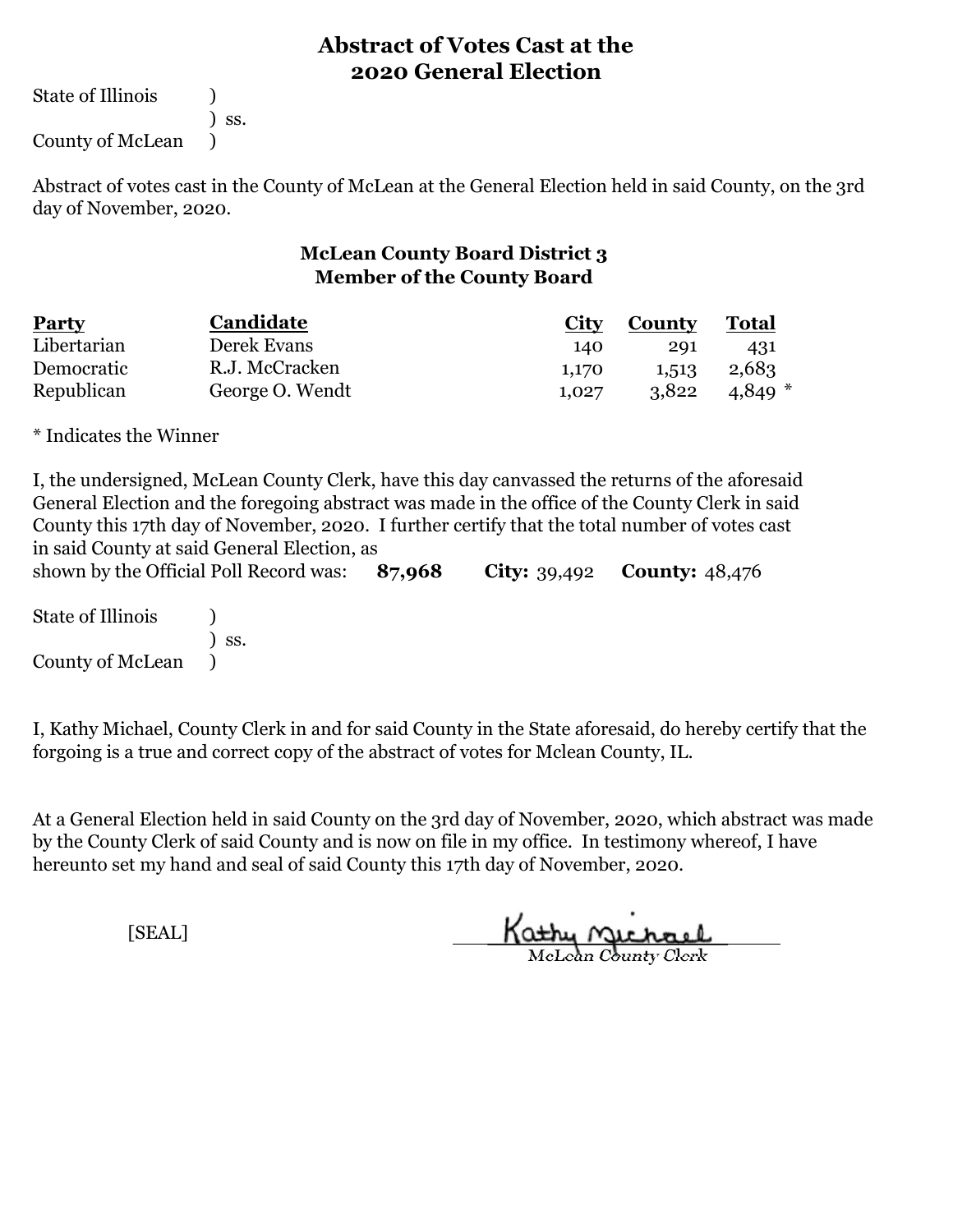State of Illinois (1)

) ss.

County of McLean )

Abstract of votes cast in the County of McLean at the General Election held in said County, on the 3rd day of November, 2020.

#### **McLean County Board District 4 Member of the County Board**

| <b>Party</b>           | Candidate     | City | County | <b>Total</b> |
|------------------------|---------------|------|--------|--------------|
| Libertarian            | No Candidate  |      |        |              |
| Democratic             | Benjamin Webb | 473  | 4.210  | $4.683*$     |
| Republican             | Adelita Cruz  | 342  | 3,373  | 3,715        |
| * Indicates the Winner |               |      |        |              |

I, the undersigned, McLean County Clerk, have this day canvassed the returns of the aforesaid General Election and the foregoing abstract was made in the office of the County Clerk in said County this 17th day of November, 2020. I further certify that the total number of votes cast in said County at said General Election, as

**87,968 City:** 39,492 **County:** 48,476 State of Illinois (1) ) ss. County of McLean ) shown by the Official Poll Record was: 87,968

I, Kathy Michael, County Clerk in and for said County in the State aforesaid, do hereby certify that the forgoing is a true and correct copy of the abstract of votes for Mclean County, IL.

At a General Election held in said County on the 3rd day of November, 2020, which abstract was made by the County Clerk of said County and is now on file in my office. In testimony whereof, I have hereunto set my hand and seal of said County this 17th day of November, 2020.

Kathy Michael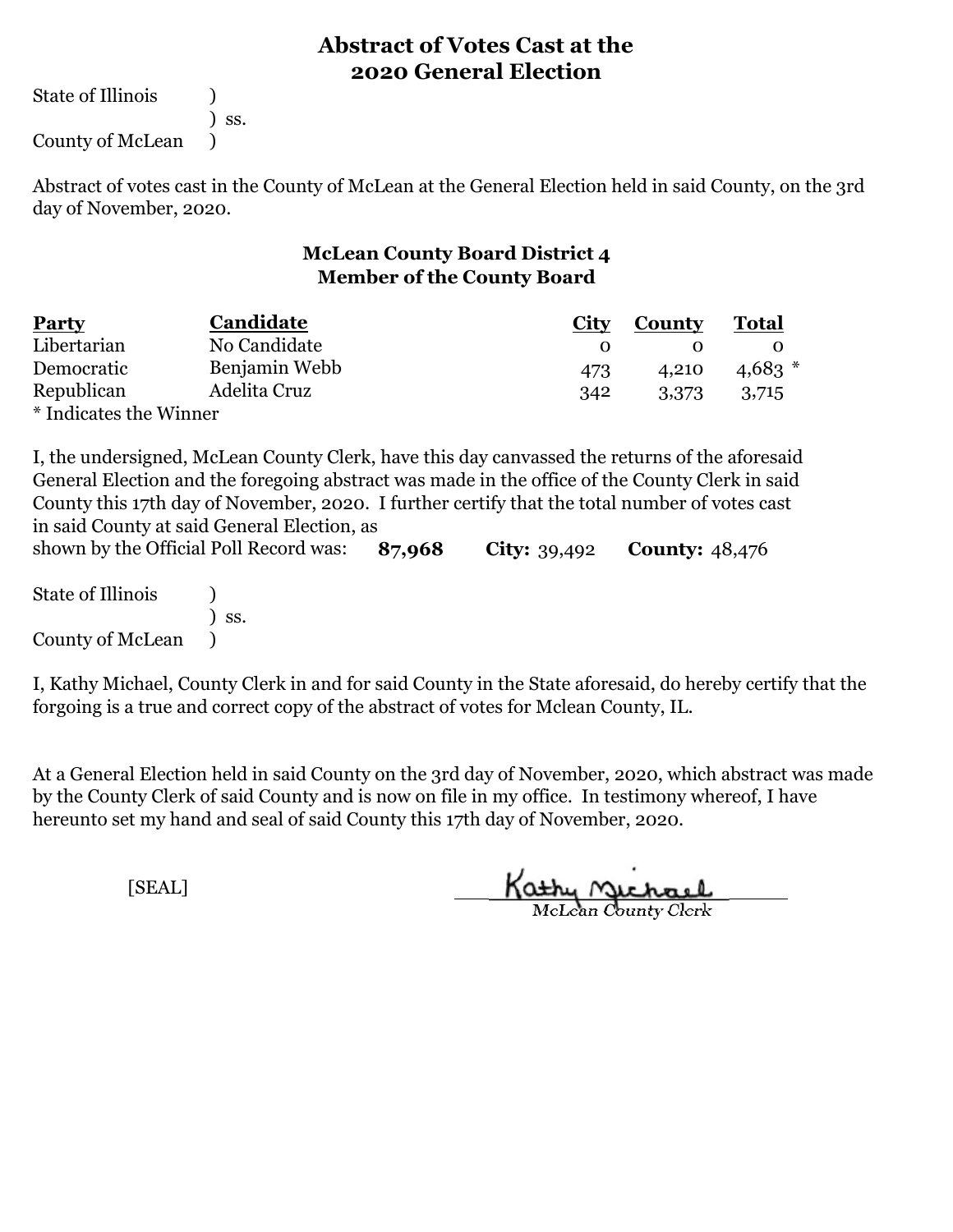State of Illinois (1)

) ss.

County of McLean )

Abstract of votes cast in the County of McLean at the General Election held in said County, on the 3rd day of November, 2020.

#### **McLean County Board District 5 Member of the County Board**

| <b>Party</b>           | Candidate        | County | <b>Total</b> |
|------------------------|------------------|--------|--------------|
| Libertarian            | Jo Ann Litwiller | 415    | 415          |
| Democratic             | Rachael Lund     | 4,231  | 4,231        |
| Republican             | John D. McIntyre | 4,769  | 4,769 $*$    |
| * Indicates the Winner |                  |        |              |

**87,968 City:** 39,492 **County:** 48,476 I, the undersigned, McLean County Clerk, have this day canvassed the returns of the aforesaid General Election and the foregoing abstract was made in the office of the County Clerk in said County this 17th day of November, 2020. I further certify that the total number of votes cast in said County at said General Election, as shown by the Official Poll Record was:

State of Illinois (1) ) ss. County of McLean )

I, Kathy Michael, County Clerk in and for said County in the State aforesaid, do hereby certify that the forgoing is a true and correct copy of the abstract of votes for Mclean County, IL.

At a General Election held in said County on the 3rd day of November, 2020, which abstract was made by the County Clerk of said County and is now on file in my office. In testimony whereof, I have hereunto set my hand and seal of said County this 17th day of November, 2020.

Kathy Michael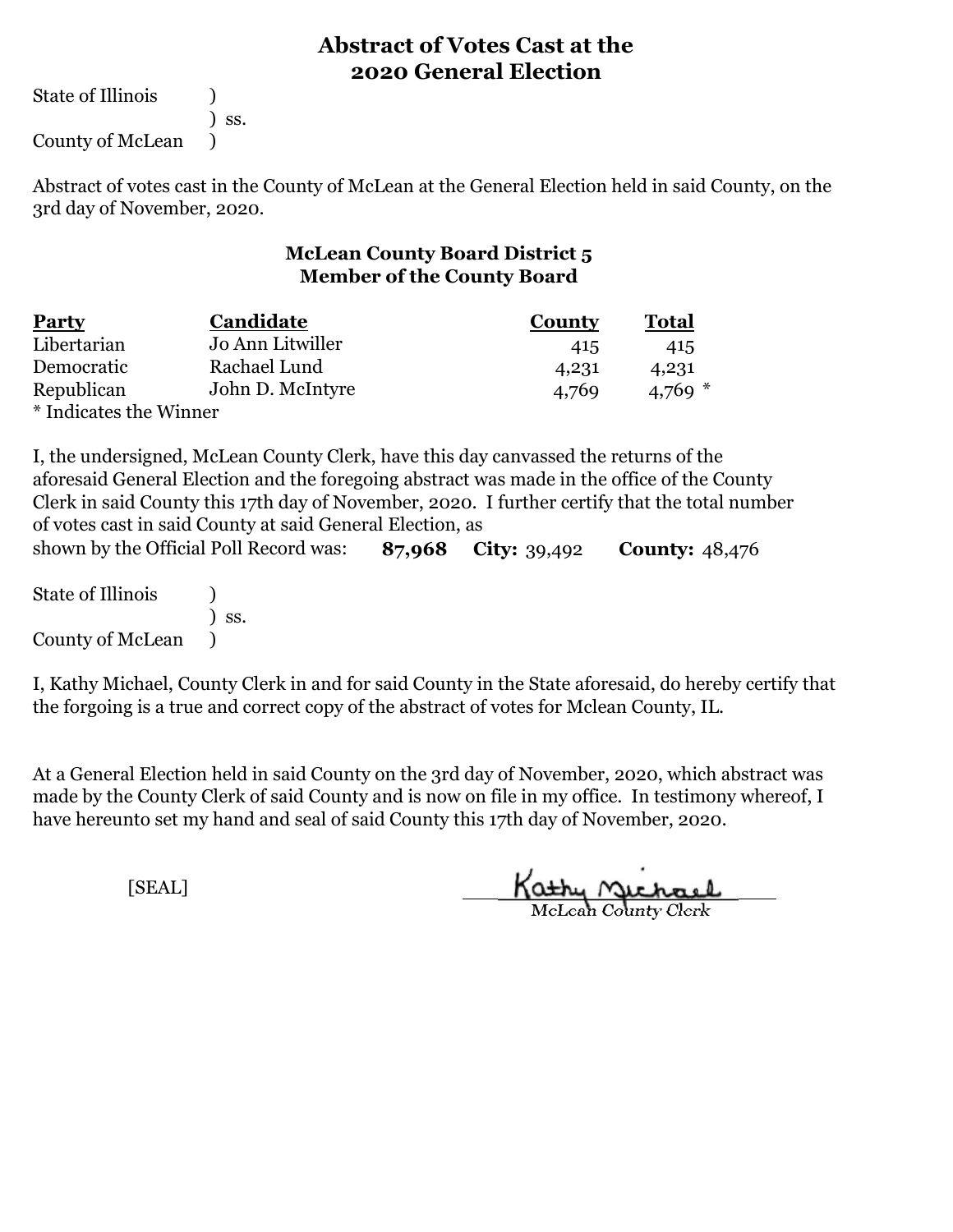State of Illinois (1)

) ss.

County of McLean )

Abstract of votes cast in the County of McLean at the General Election held in said County, on the 3rd day of November, 2020.

#### **McLean County Board District 6 Member of the County Board**

| <b>Party</b>           | Candidate       | <b>County</b> | Total     |
|------------------------|-----------------|---------------|-----------|
| Libertarian            | David Scarpelli | 1,106         | 1,106     |
| Democratic             | Hannah Beer     | 3,645         | $3,645$ * |
| Republican             | No Candidate    |               |           |
| * Indicates the Winner |                 |               |           |

I, the undersigned, McLean County Clerk, have this day canvassed the returns of the aforesaid General Election and the foregoing abstract was made in the office of the County Clerk in said County this 17th day of November, 2020. I further certify that the total number of votes cast in said County at said General Election, as

**87,968 City:** 39,492 **County:** 48,476 State of Illinois (1) ) ss. County of McLean ) shown by the Official Poll Record was:

I, Kathy Michael, County Clerk in and for said County in the State aforesaid, do hereby certify that the forgoing is a true and correct copy of the abstract of votes for Mclean County, IL.

At a General Election held in said County on the 3rd day of November, 2020, which abstract was made by the County Clerk of said County and is now on file in my office. In testimony whereof, I have hereunto set my hand and seal of said County this 17th day of November, 2020.

Kathy Michael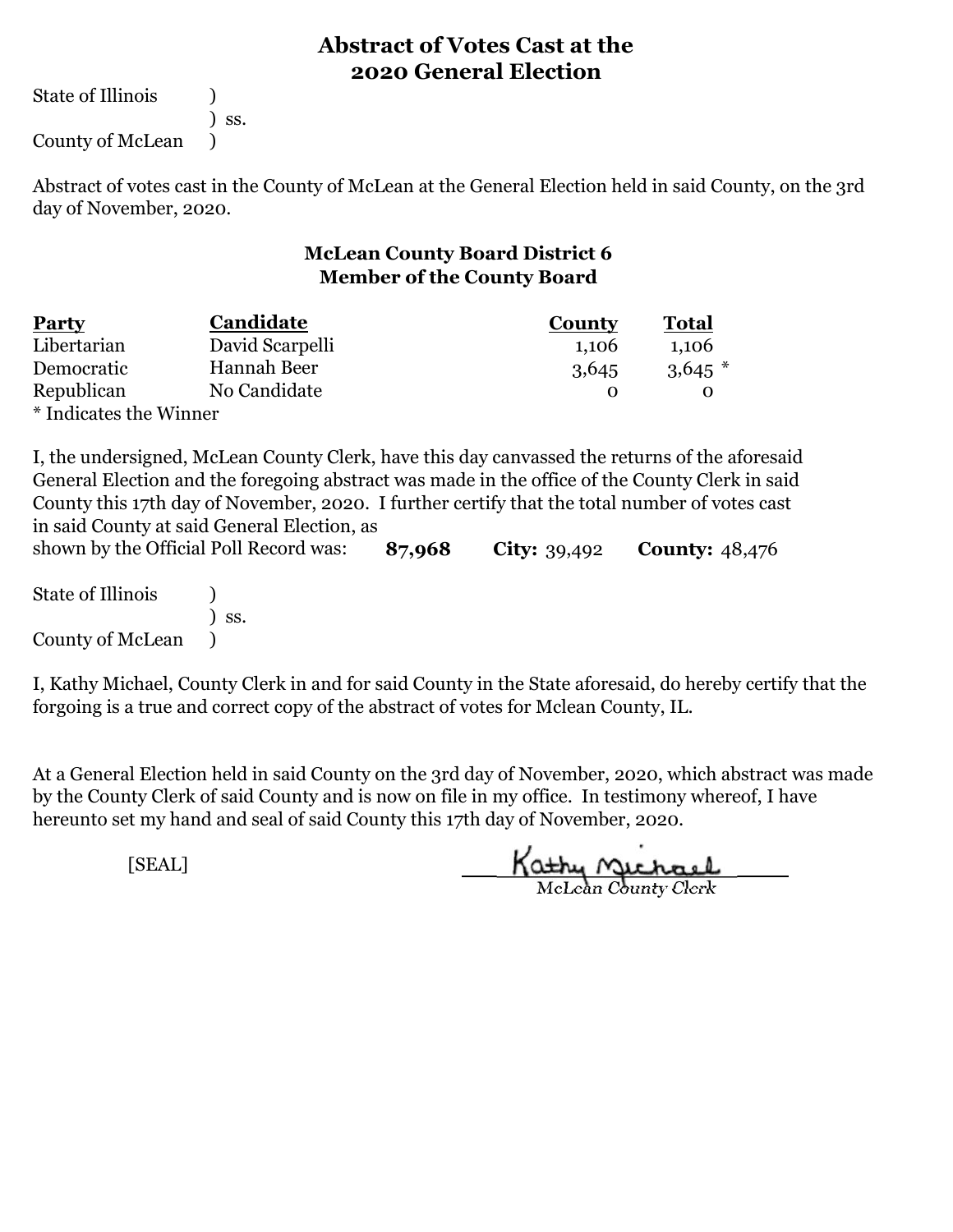State of Illinois (1)

) ss.

County of McLean )

Abstract of votes cast in the County of McLean at the General Election held in said County, on the 3rd day of November, 2020.

#### **McLean County Board District 7 Member of the County Board**

| <b>Party</b>           | Candidate         | <b>City</b> | <b>Total</b> |
|------------------------|-------------------|-------------|--------------|
| Libertarian            | Darin George Kaeb | 352         | 352          |
| Democratic             | Val Laymon        | 4,065       | $4,065$ *    |
| Republican             | Jacob Beard       | 4,057       | 4,057        |
| * Indicates the Winner |                   |             |              |

I, the undersigned, McLean County Clerk, have this day canvassed the returns of the aforesaid General Election and the foregoing abstract was made in the office of the County Clerk in said County this 17th day of November, 2020. I further certify that the total number of votes cast in said County at said General Election, as

**87,968 City:** 39,492 **County:** 48,476 State of Illinois (1) ) ss. County of McLean ) shown by the Official Poll Record was: 87,968

I, Kathy Michael, County Clerk in and for said County in the State aforesaid, do hereby certify that the forgoing is a true and correct copy of the abstract of votes for Mclean County, IL.

At a General Election held in said County on the 3rd day of November, 2020, which abstract was made by the County Clerk of said County and is now on file in my office. In testimony whereof, I have hereunto set my hand and seal of said County this 17th day of November, 2020.

Kathy Quehael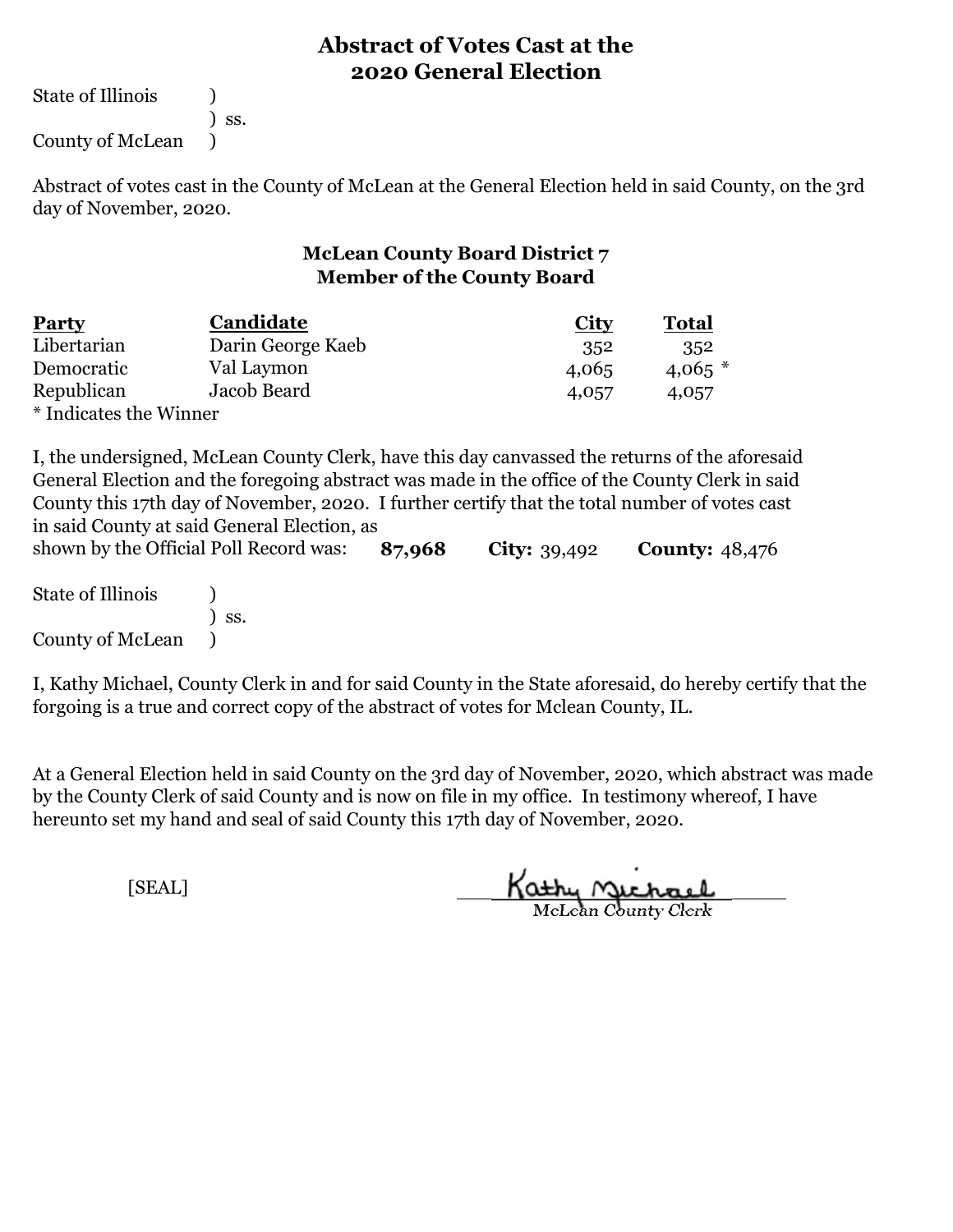State of Illinois (1)

) ss.

County of McLean )

Abstract of votes cast in the County of McLean at the General Election held in said County, on the 3rd day of November, 2020.

## **McLean County Board District 8 Member of the County Board**

| <b>Party</b>           | Candidate    | <b>City</b> | <b>Total</b> |
|------------------------|--------------|-------------|--------------|
| Libertarian            | No Candidate |             |              |
| Democratic             | Lea Cline    | 3,905       | $3,905$ *    |
| Republican             | Jordan Baker | 1,903       | 1903         |
| * Indicates the Winner |              |             |              |

I, the undersigned, McLean County Clerk, have this day canvassed the returns of the aforesaid General Election and the foregoing abstract was made in the office of the County Clerk in said County this 17th day of November, 2020. I further certify that the total number of votes cast in said County at said General Election, as

**87,968 City:** 39,492 **County:** 48,476 State of Illinois (1) ) ss. County of McLean ) shown by the Official Poll Record was:

I, Kathy Michael, County Clerk in and for said County in the State aforesaid, do hereby certify that the forgoing is a true and correct copy of the abstract of votes for Mclean County, IL.

At a General Election held in said County on the 3rd day of November, 2020, which abstract was made by the County Clerk of said County and is now on file in my office. In testimony whereof, I have hereunto set my hand and seal of said County this 17th day of November, 2020.

Kathy Michael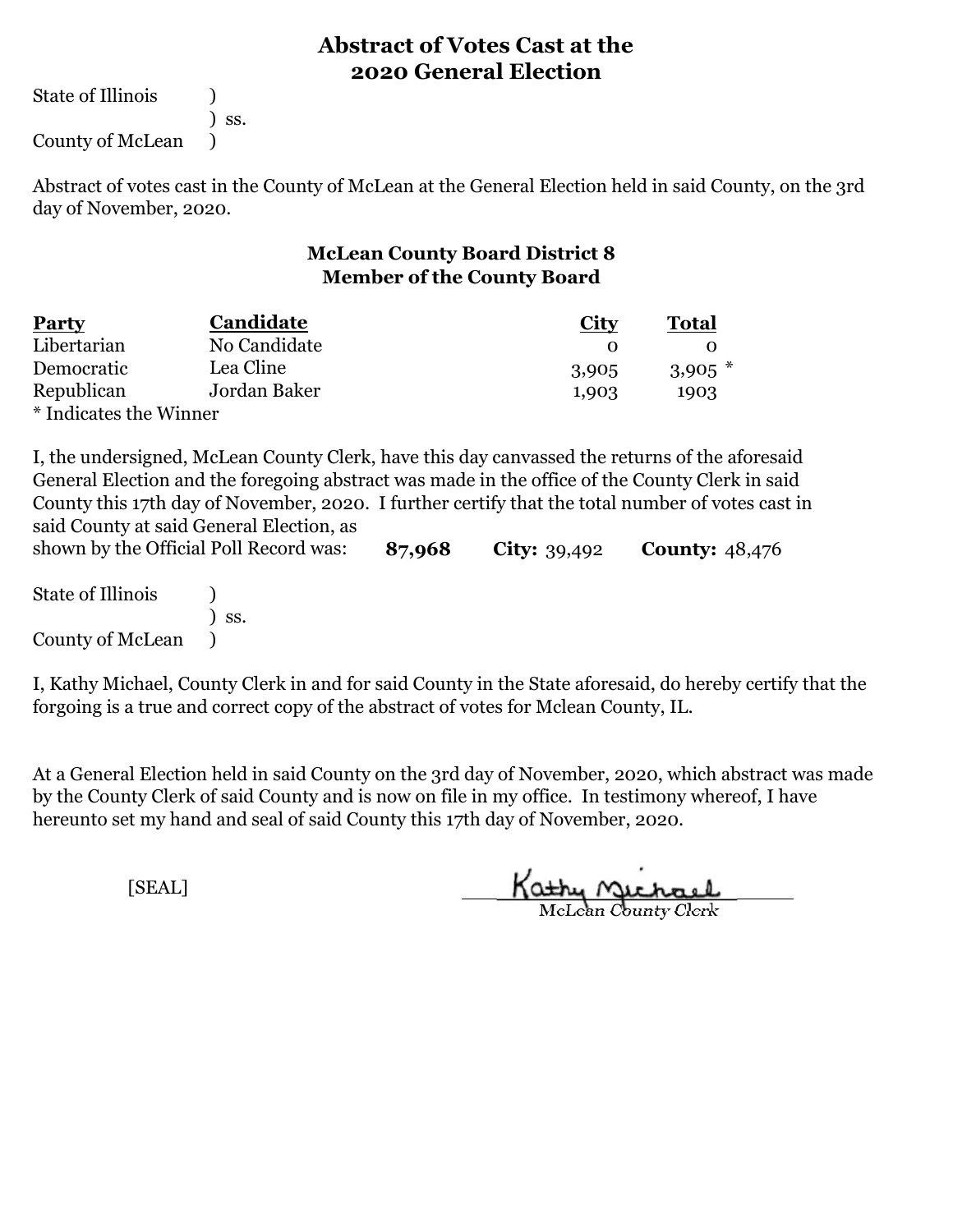State of Illinois (1)

) ss.

County of McLean )

Abstract of votes cast in the County of McLean at the General Election held in said County, on the 3rd day of November, 2020.

#### **McLean County Board District 9 Member of the County Board**

| <b>Party</b>           | Candidate                  | <b>City</b> | <b>Total</b> |  |
|------------------------|----------------------------|-------------|--------------|--|
| Libertarian            | No Candidate               |             |              |  |
| Democratic             | Jacilyn (Jackie) Gunderson | 4,396       | 4,396        |  |
| Republican             | Susan Schafer              | 4,902       | 4,902 $*$    |  |
| * Indicates the Winner |                            |             |              |  |

I, the undersigned, McLean County Clerk, have this day canvassed the returns of the aforesaid General Election and the foregoing abstract was made in the office of the County Clerk in said County this 17th day of November, 2020. I further certify that the total number of votes cast in said County at said General Election, as

**87,968 City:** 39,492 **County:** 48,476 State of Illinois (1) ) ss. County of McLean ) shown by the Official Poll Record was:

I, Kathy Michael, County Clerk in and for said County in the State aforesaid, do hereby certify that the forgoing is a true and correct copy of the abstract of votes for Mclean County, IL.

At a General Election held in said County on the 3rd day of November, 2020, which abstract was made by the County Clerk of said County and is now on file in my office. In testimony whereof, I have hereunto set my hand and seal of said County this 17th day of November, 2020.

Kathy Michael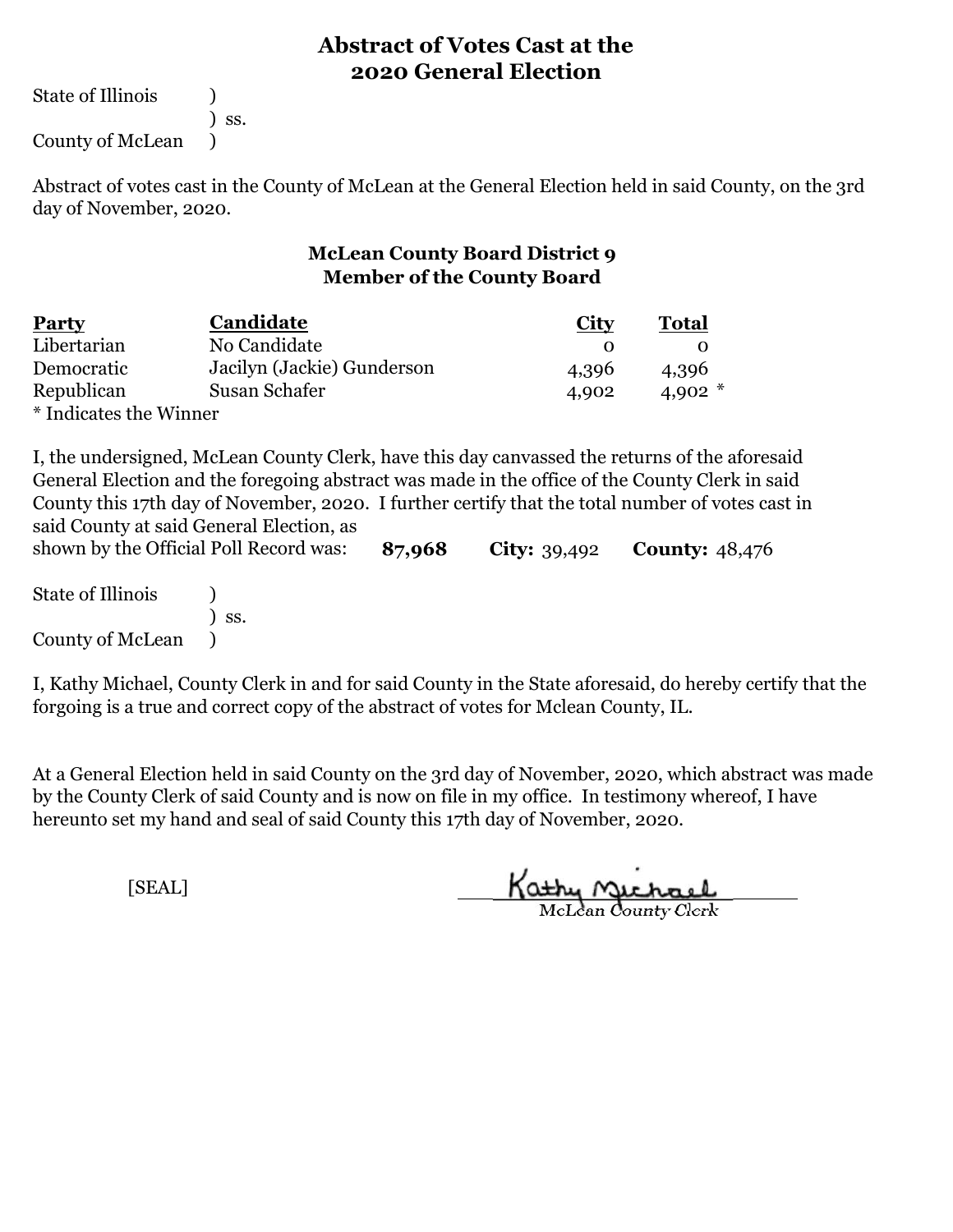State of Illinois (1)

) ss.

County of McLean )

Abstract of votes cast in the County of McLean at the General Election held in said County, on the 3rd day of November, 2020.

#### **Republican Party McLean County Board District 10 Member of the County Board**

| <b>Party</b> | <b>Candidate</b> | <b>City</b> | Total       |  |
|--------------|------------------|-------------|-------------|--|
| Libertarian  | No Candidate     |             |             |  |
| Democratic   | No Candidate     |             |             |  |
| Republican   | Josh W. Barnett  | 9,692       | $9.692$ $*$ |  |

\* Indicates the Winner

**87,968 City:** 39,492 **County:** 48,476 I, the undersigned, McLean County Clerk, have this day canvassed the returns of the aforesaid General Election and the foregoing abstract was made in the office of the County Clerk in said County this 17th day of November, 2020. I further certify that the total number of votes cast in said County at said General Election, as shown by the Official Poll Record was:

State of Illinois (1) ) ss. County of McLean )

I, Kathy Michael, County Clerk in and for said County in the State aforesaid, do hereby certify that the forgoing is a true and correct copy of the abstract of votes for Mclean County, IL.

At a General Election held in said County on the 3rd day of November, 2020, which abstract was made by the County Clerk of said County and is now on file in my office. In testimony whereof, I have hereunto set my hand and seal of said County this 17th day of November, 2020.

Kathy Michael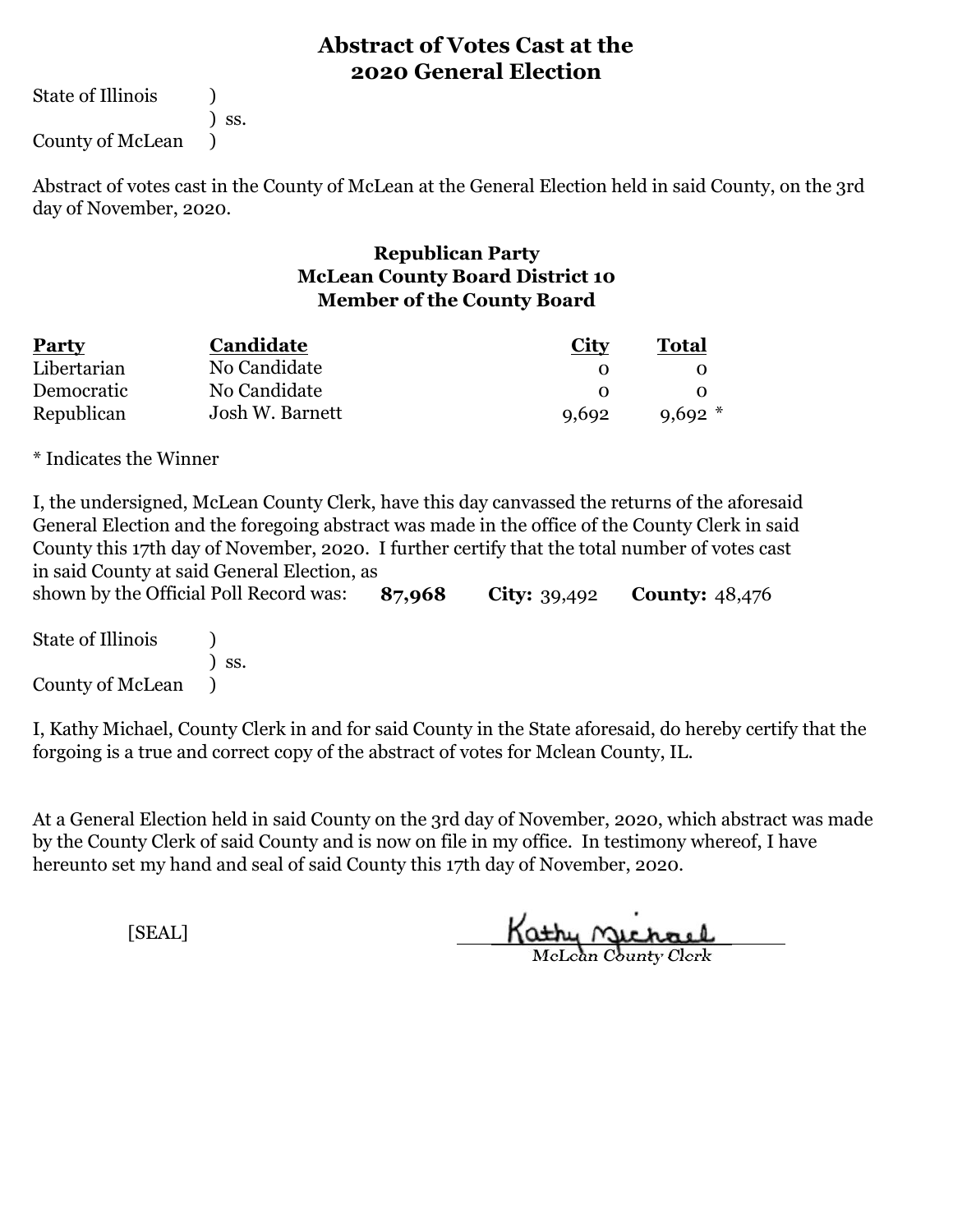State of Illinois (1) ) ss. County of McLean )

Abstract of votes cast in the County of McLean at the General Election held in said County, on the 3rd day of November, 2020.

#### **McLean County Judge of the Circuit Court Eleventh Judicial Circuit (To fill the vacancy of the Hon. Robert L. Freitag)**

| <b>Party</b> | <b>Candidate</b> | City   | County        | <b>Total</b> |
|--------------|------------------|--------|---------------|--------------|
| Libertarian  | No Candidate     |        |               |              |
| Democratic   | No Candidate     |        |               |              |
| Republican   | Jason Chambers   | 24,385 | 39,501 63,886 |              |

**87,968 City:** 39,492 **County:** 48,476 I, the undersigned, McLean County Clerk, have this day canvassed the returns of the aforesaid General Election and the foregoing abstract was made in the office of the County Clerk in said County this 17th day of November, 2020. I further certify that the total number of votes cast in said County at said General Election, as shown by the Official Poll Record was:

State of Illinois (1) ) ss. County of McLean )

I, Kathy Michael, County Clerk in and for said County in the State aforesaid, do hereby certify that the forgoing is a true and correct copy of the abstract of votes for Mclean County, IL.

At a General Election held in said County on the 3rd day of November, 2020, which abstract was made by the County Clerk of said County and is now on file in my office. In testimony whereof, I have hereunto set my hand and seal of said County this 17th day of November, 2020.

Kathy Michael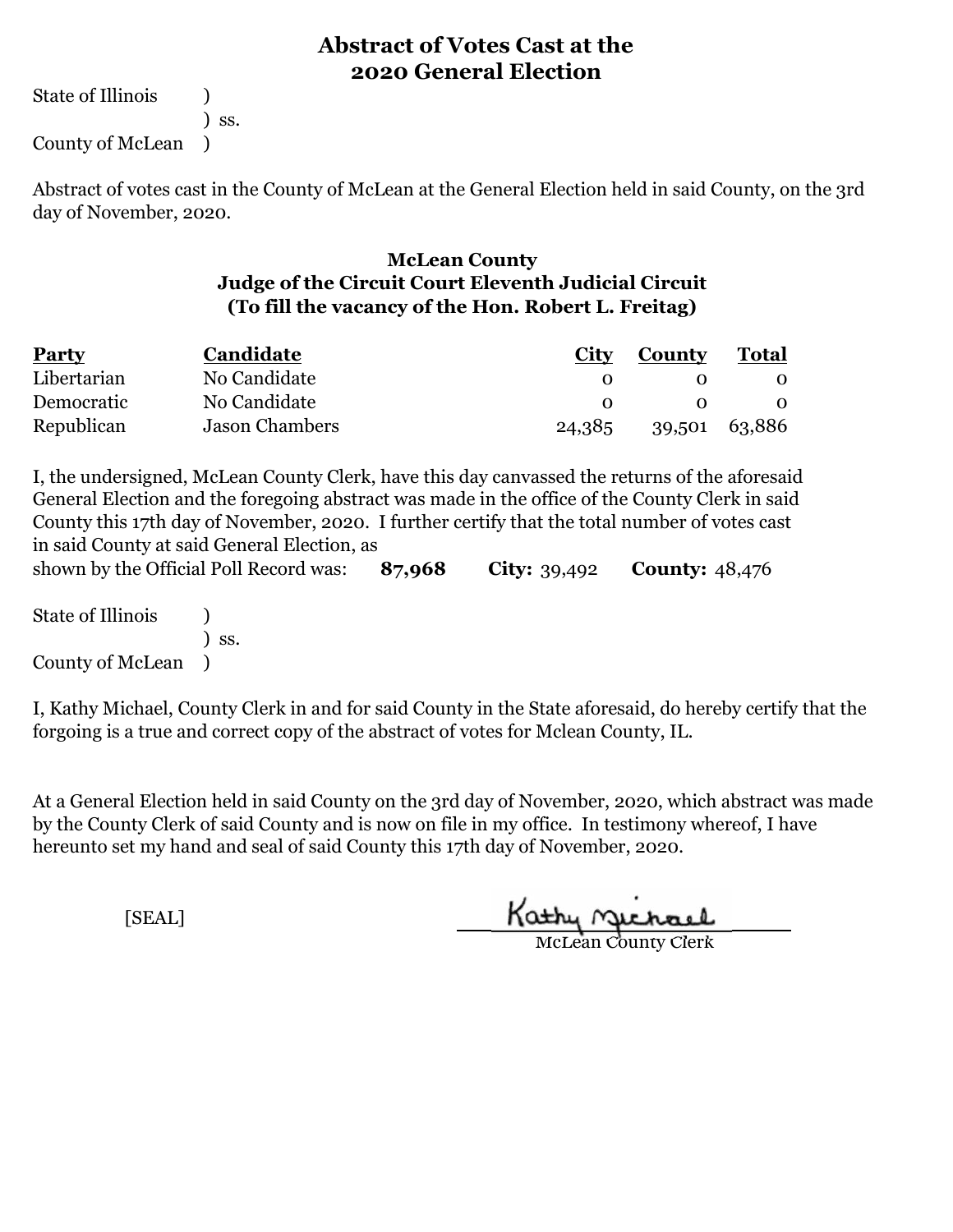State of Illinois (a) ) ss. County of McLean )

Abstract of votes cast in the County of McLean at the General Election held in said County, on the 3rd day of November, 2020.

#### **For Judge of the Appellate Court Fourth Judicial District Shall Jennifer H. Bauknecht be retained in office as Judge of the Circuit Court Eleventh Judicial District?**

|     | <b>City County Total</b> |  |
|-----|--------------------------|--|
| Yes | 25,164 36,428 61,592     |  |
| No  | 4,442 6,301 10,743       |  |

**87,968 City:** 39,492 **County:** 48,476 I, the undersigned, McLean County Clerk, have this day canvassed the returns of the aforesaid General Election and the foregoing abstract was made in the office of the County Clerk in said County this 17th day of November, 2020. I further certify that the total number of votes cast in said County at said General Election, as shown by the Official Poll Record was:

State of Illinois (a) ) ss. County of McLean )

I, Kathy Michael, County Clerk in and for said County in the State aforesaid, do hereby certify that the forgoing is a true and correct copy of the abstract of votes for Mclean County, IL.

At a General Election held in said County on the 3rd day of November, 2020, which abstract was made by the County Clerk of said County and is now on file in my office. In testimony whereof, I have hereunto set my hand and seal of said County this 17th day of November, 2020.

Kathy Michael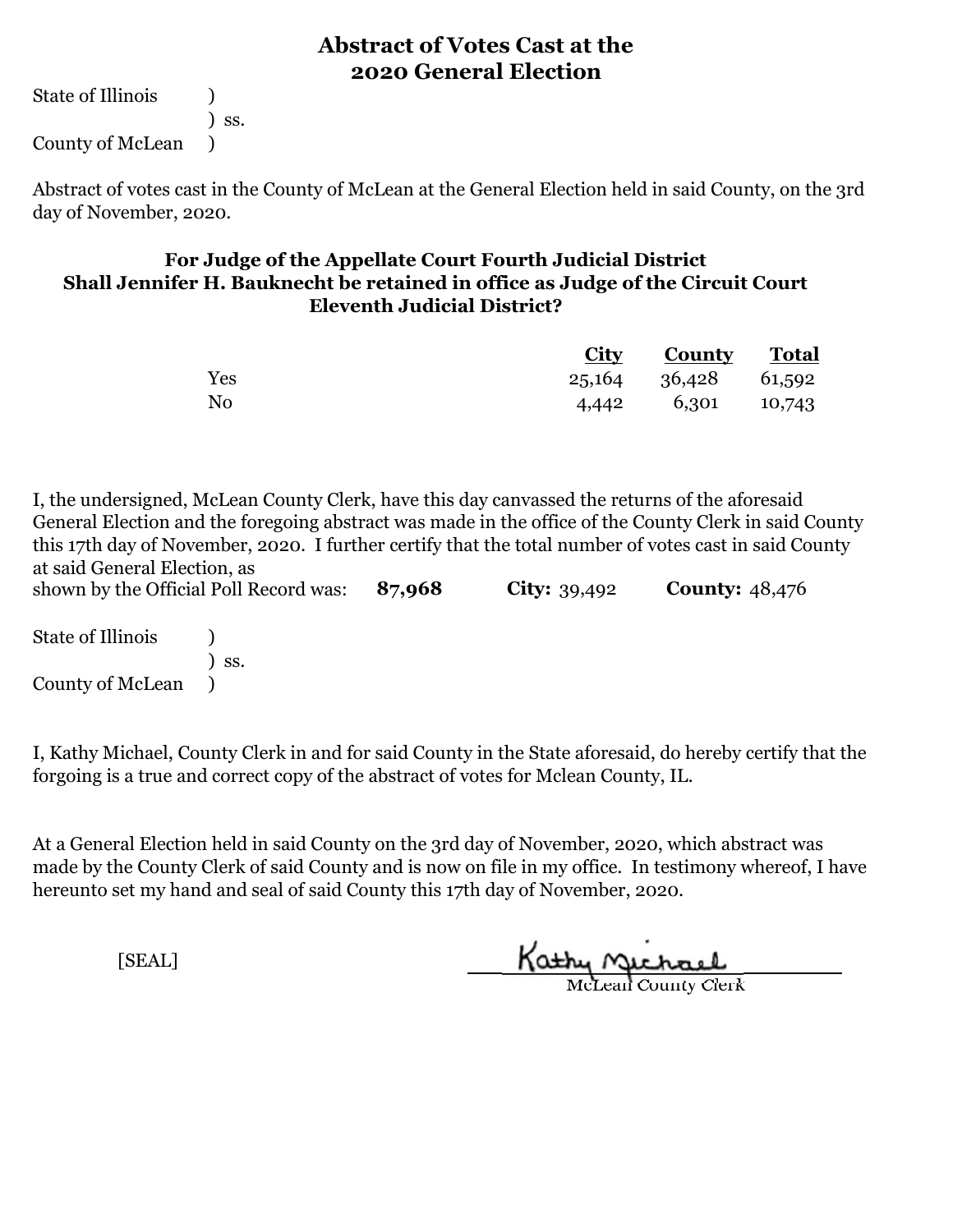State of Illinois (a) ) ss. County of McLean )

Abstract of votes cast in the County of McLean at the General Election held in said County, on the 3rd day of November, 2020.

#### **For Judge of the Appellate Court Fourth Judicial District Shall Matthew J. Fitton be retained in office as Judge of the Circuit Court Eleventh Judicial District?**

|                |                      | <b>City County Total</b> |  |
|----------------|----------------------|--------------------------|--|
| Yes            | 24,408 35,171 59,579 |                          |  |
| N <sub>0</sub> |                      | $5,020$ $7,297$ $12,317$ |  |

**87,968 City:** 39,492 **County:** 48,476 I, the undersigned, McLean County Clerk, have this day canvassed the returns of the aforesaid General Election and the foregoing abstract was made in the office of the County Clerk in said County this 17th day of November, 2020. I further certify that the total number of votes cast in said County at said General Election, as shown by the Official Poll Record was:

State of Illinois (a) ) ss. County of McLean )

I, Kathy Michael, County Clerk in and for said County in the State aforesaid, do hereby certify that the forgoing is a true and correct copy of the abstract of votes for Mclean County, IL.

At a General Election held in said County on the 3rd day of November, 2020, which abstract was made by the County Clerk of said County and is now on file in my office. In testimony whereof, I have hereunto set my hand and seal of said County this 17th day of November, 2020.

Kathy Michael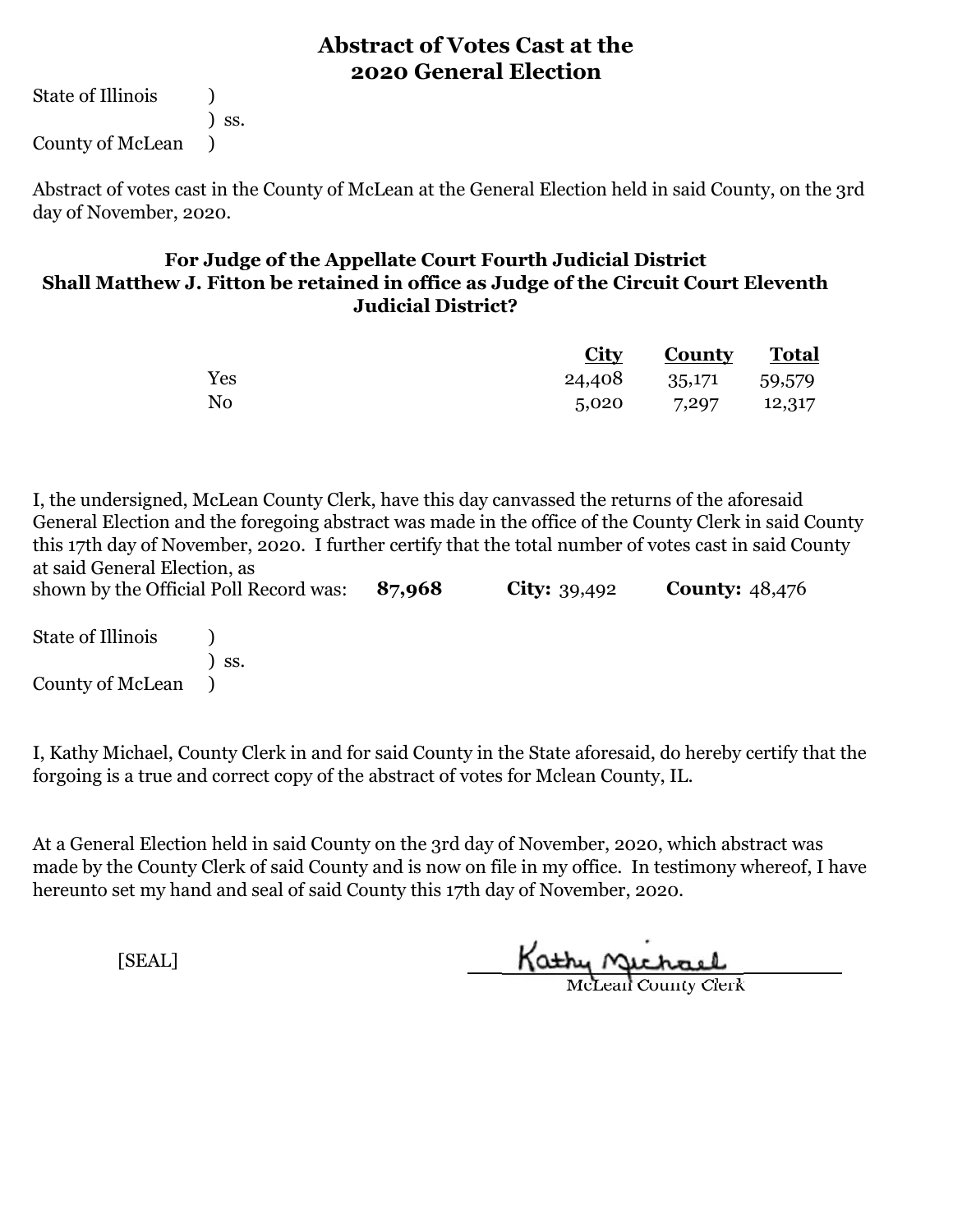State of Illinois (1) ) ss.

County of McLean )

Abstract of votes cast in the County of McLean at the General Election held in said County, on the 3rd day of November, 2020.

#### **Village Advisory Public Question Village of Danvers**

Shall the Village of Danvers, Illinois and its employees be required to participate in the Illinois Municipal Retirement Fund?

|     | <b>County</b> Total |               |
|-----|---------------------|---------------|
| Yes |                     | $387 \t387$ * |
| No  | 215 215             |               |

\* Indicates the winner

I, the undersigned, McLean County Clerk, have this day canvassed the returns of the aforesaid General Election and the foregoing abstract was made in the office of the County Clerk in said County this 17th day of November, 2020. I further certify that the total number of votes cast in said County at said General Election, as

**87,968 City:** 39,492 **County:** 48,476 State of Illinois (a) ) ss. shown by the Official Poll Record was:

County of McLean )

I, Kathy Michael, County Clerk in and for said County in the State aforesaid, do hereby certify that the forgoing is a true and correct copy of the abstract of votes for Mclean County, IL.

At a General Election held in said County on the 3rd day of November, 2020, which abstract was made by the County Clerk of said County and is now on file in my office. In testimony whereof, I have hereunto set my hand and seal of said County this 17th day of November, 2020.

Kathy Michael